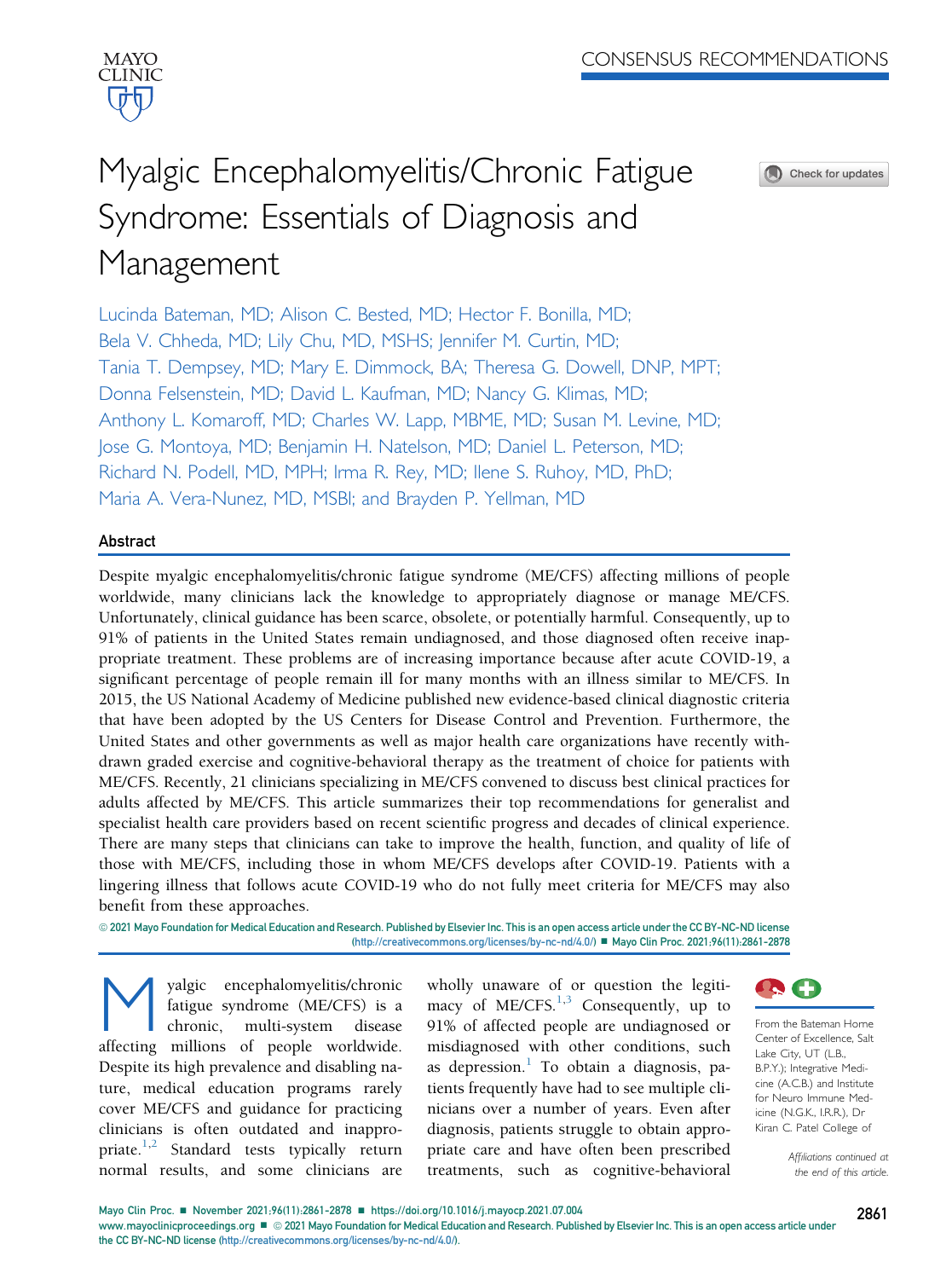therapy (CBT) and graded exercise therapy (GET), that could worsen their condition.[1](#page-14-0)[,2](#page-14-1),[4](#page-14-3)

In 2015, the US National Academy of Medicine (NAM, previously the Institute of Medicine) created new ME/CFS clinical diagnostic criteria that required the hallmark symptom of post-exertional malaise  $(PEM).<sup>1</sup>$  $(PEM).<sup>1</sup>$  $(PEM).<sup>1</sup>$  The US Centers for Disease Control and Prevention have adopted these new criteria, have removed recommendations for CBT and GET, and have begun to incorporate the best clinical practices of ME/CFS experts. These steps will help improve the speed and accuracy of diagnosis and the quality of clinical care.

Lingering symptoms including fatigue follow various types of infectious illnesses.<sup>[5](#page-14-4)</sup> These "postinfectious" fatigue syndromes resemble ME/CFS.<sup>[6](#page-14-5)</sup> Moreover, ME/CFS itself often follows an infectious-like illness.<sup>[1](#page-14-0)</sup> On occasion, the infectious illness preceding ME/CFS, such as infectious mononucleosis, Coxiella burnetii infection, $\frac{7}{7}$  $\frac{7}{7}$  $\frac{7}{7}$  giardiasis, $\frac{8}{7}$  $\frac{8}{7}$  $\frac{8}{7}$  or severe acute respiratory syndrome (caused by a coronavirus similar to the etiologic agent of COVID-19), $^{9,10}$  $^{9,10}$  $^{9,10}$  $^{9,10}$  has been well documented, but often, no attempt has been made to diagnose the infectious agent.

Following acute COVID-19, whether hospitalized or not, many patients continue to experience debility and symptoms for many months. $6,11-13$  $6,11-13$  Some of these "long haulers" may have symptoms reflecting organ damage, such as to the lungs or heart, from the acute disease.<sup>[13](#page-14-11)</sup> Other long haulers are symptomatic despite having no clear evidence of such organ damage. $^{13}$  $^{13}$  $^{13}$ A study of patients ill 6 months after mild or moderate acute COVID-19 found that about half met criteria for ME/CFS.<sup>[14](#page-14-12)</sup> One review suggested that the number of cases of ME/CFS could double as a result of the pandemic.<sup>[6](#page-14-5)</sup> Like ME/CFS patients, those with post-COVID conditions have recounted being dismissed by health care professionals.<sup>[15](#page-14-13)</sup>

This article provides essential information about how to diagnose and care for adults with ME/CFS and echoes other recent ME/CFS guidance.<sup>[16-18](#page-14-14)</sup> Accurately and

expeditiously diagnosing ME/CFS is important. There are many steps a clinician can take to improve the health, function, and quality of life of these patients. Even if they do not go on to develop ME/CFS, some patients with post-COVID conditions may also benefit from approaches such as pacing.

# EPIDEMIOLOGY

Myalgic encephalomyelitis/chronic fatigue syndrome affects between 836,000 and 2.5 million Americans of all ages, ethnicities, genders, and socioeconomic backgrounds.<sup>[1](#page-14-0)</sup> Some groups are disproportionately affected:

- Women are affected at a rate 3 times that of men.<sup>[1](#page-14-0)</sup>
- Onset often occurs between the ages of 10 to 19 years and 30 to 39 years.<sup>[18](#page-14-15)[,19](#page-14-16)</sup> The average age at onset is 33 years, but ME/ CFS can develop in people as old as 77 years and as young as 2 years. $1,18$  $1,18$
- <sup>d</sup> Blacks and Latinxs may be affected at a higher rate and with greater severity than other groups. $20-22$
- An infectious episode near the onset of ME/CFS is recounted by 80% or more of patients.<sup>[23](#page-15-1)</sup> In prospective studies, 5% to 13% of people infected with certain patho-gens developed ME/CFS in later months.<sup>[7](#page-14-6)</sup> Cases have occurred both sporadically and in clusters. $<sup>1</sup>$  $<sup>1</sup>$  $<sup>1</sup>$ </sup>

Historically, premorbid mood disorders, personality issues, and childhood adversity have been linked to the development of ME/CFS. However, study limitations, such as use of overly broad criteria that included people with depression but not ME/CFS, could confound those findings. $<sup>1</sup>$  $<sup>1</sup>$  $<sup>1</sup>$  Mental</sup> health after the onset of ME/CFS is similar to that in other medical conditions and bet-ter than that seen in depression.<sup>[24](#page-15-2)[,25](#page-15-3)</sup> The prevalence of depression and anxiety in ME/CFS is similar to that in other disabling, chronic illnesses. $26,27$  $26,27$ 

# IMPACT AND PROGNOSIS OF ME/CFS

Myalgic encephalomyelitis/chronic fatigue syndrome substantially impairs occupational, educational, social, and personal activities. The degree of impairment can exceed that of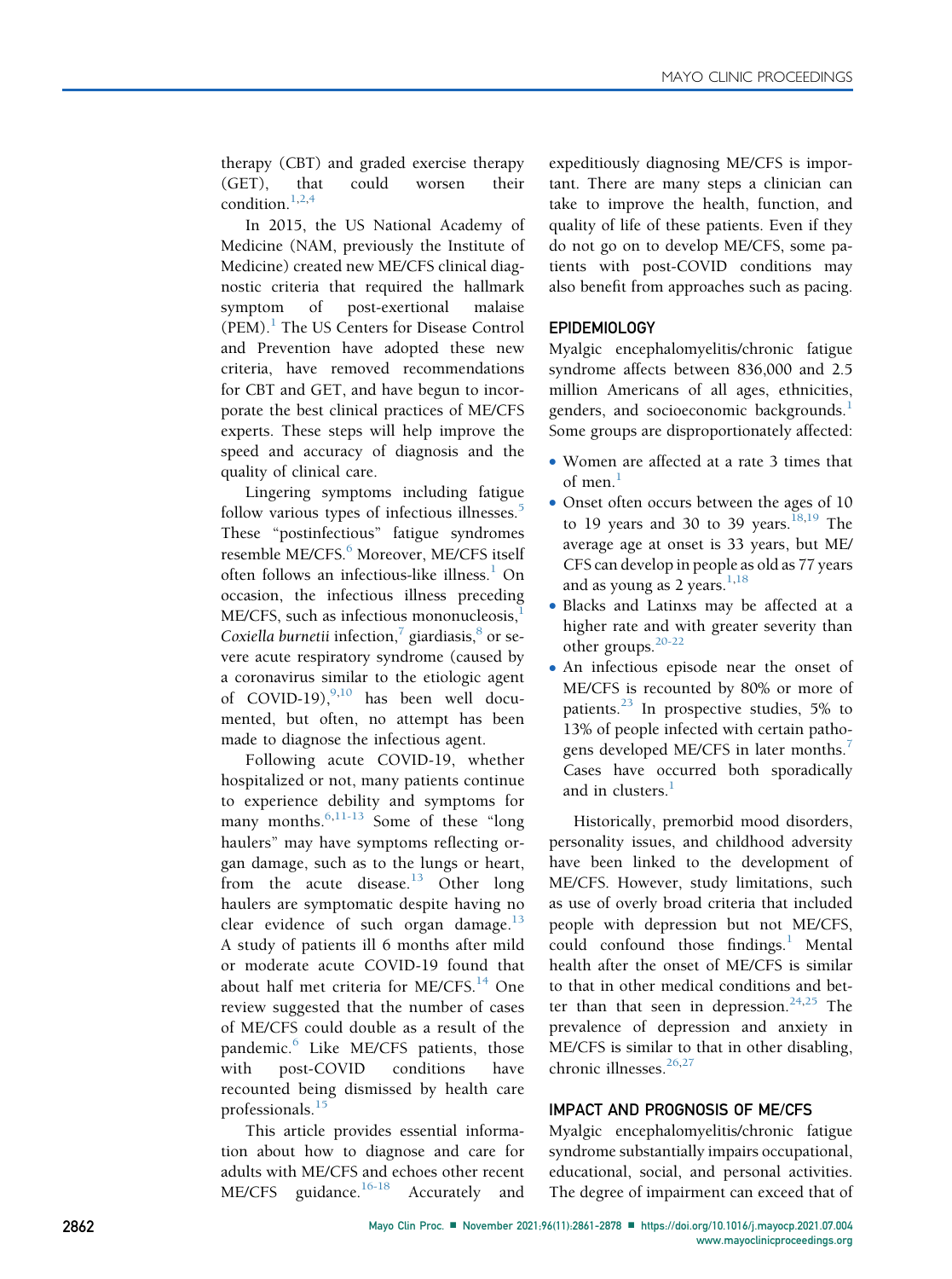rheumatoid arthritis, multiple sclerosis, depression, heart disease, cancer, and lung disease.<sup>[24,](#page-15-2)[28](#page-15-6)[,29](#page-15-7)</sup> There is a wide spectrum of severity<sup>[30](#page-15-8)</sup> ranging from mild to very severe:

- Mild: mobile and self-caring; may continue working but will have reduced other activities
- Moderate: reduced mobility, restricted in instrumental activities of daily living, needs frequent periods of rest; usually not working
- Severe: mostly housebound; limited to minimal activities of daily living (eg, face washing, showering); severe cognitive difficulties; may be wheelchair dependent
- Very severe: mostly bedridden; unable to independently carry out most activities of daily living; often experience extreme sensitivity to light, sound, and other sensory input

Up to 75% are unable to work, and an estimated 25% are consistently housebound or bedbound.<sup>[31](#page-15-9)[,32](#page-15-10)</sup> The level of severity can fluctuate, with 61% reporting being bedbound on their worst days.  $33$ 

Although it is known that patients can be ill for years or even decades, no definitive study of prognosis exists. Studies are limited by small sample sizes, high dropout rates, short follow-up times, inclusion of patients with other conditions, and inappropriate definitions of recovery.<sup>[34](#page-15-12)[,35](#page-15-13)</sup> A systematic review concluded that the chance of full re-covery is only 5%.<sup>[36](#page-15-14)</sup> One ME/CFS-focused clinical practice estimated that 50% of its patients were still ill after 2 decades whereas a second estimated 93% (oral communication, US ME/CFS Clinician Coalition, March 2019). Temporary remission is reported, but relapses often occur. Patients most commonly report a fluctuating illness pattern in which symptoms wax and wane but are always present.  $37-39$  Specialty clinics for ME/CFS reported that 84% of 960 patients observed long term developed at least 1 comorbid condition. Additional comorbidities were associated with worsened health. $40$ 

#### NEW DIAGNOSTIC CRITERIA

In 2015, the NAM published updated criteria. The new criteria require substantial impairment in function accompanied by fatigue, PEM, unrefreshing sleep, and either cognitive impairment or orthostatic intolerance [\(Figure](#page-3-0)). Symptoms should be of at least moderate intensity and present at least 50% of the time during a 6-month period. Other important factors include perionset infection, widespread pain, and impaired natural killer cell activity. Additional symptoms include influenza-like symptoms (eg, sore throat, tender lymph nodes); hypersensitivity to external stimuli (eg, food, smells, light, sound, touch, chemicals); susceptibility to infections; visual disturbances; gastrointestinal or genitourinary symptoms; respiratory issues, such as air hunger; and thermoregulatory issues.

The NAM criteria enable a proactive diagnosis based on these core symptoms. In addition, disease experts often use the 2003 Canadian Consensus Criteria or the 2011 ME International Consensus Criteria to confirm a diagnosis of ME/CFS. $41,42$  $41,42$ 

The hallmark symptom of PEM is an exacerbation of some or all of a patient's symptoms and a further reduction in functioning after physical, cognitive, orthostatic, emotional, or sensory challenges that were previously tolerated. PEM is characterized by the following:

- Immediate or delayed onset. Onset may be immediate or delayed by hours to days after the challenge.
- <sup>d</sup> Prolonged duration. Days, weeks, or months may pass before patients return to their previous baseline.
- Disproportionate intensity. The intensity and duration of PEM are unexpectedly disproportionate to the magnitude of the PEM trigger. For the mildly ill, working a few hours or a day can trigger PEM, whereas for the most severely ill, even basic activities of daily living will be sufficient.

Notably, although postexercise fatigue and musculoskeletal pain are common in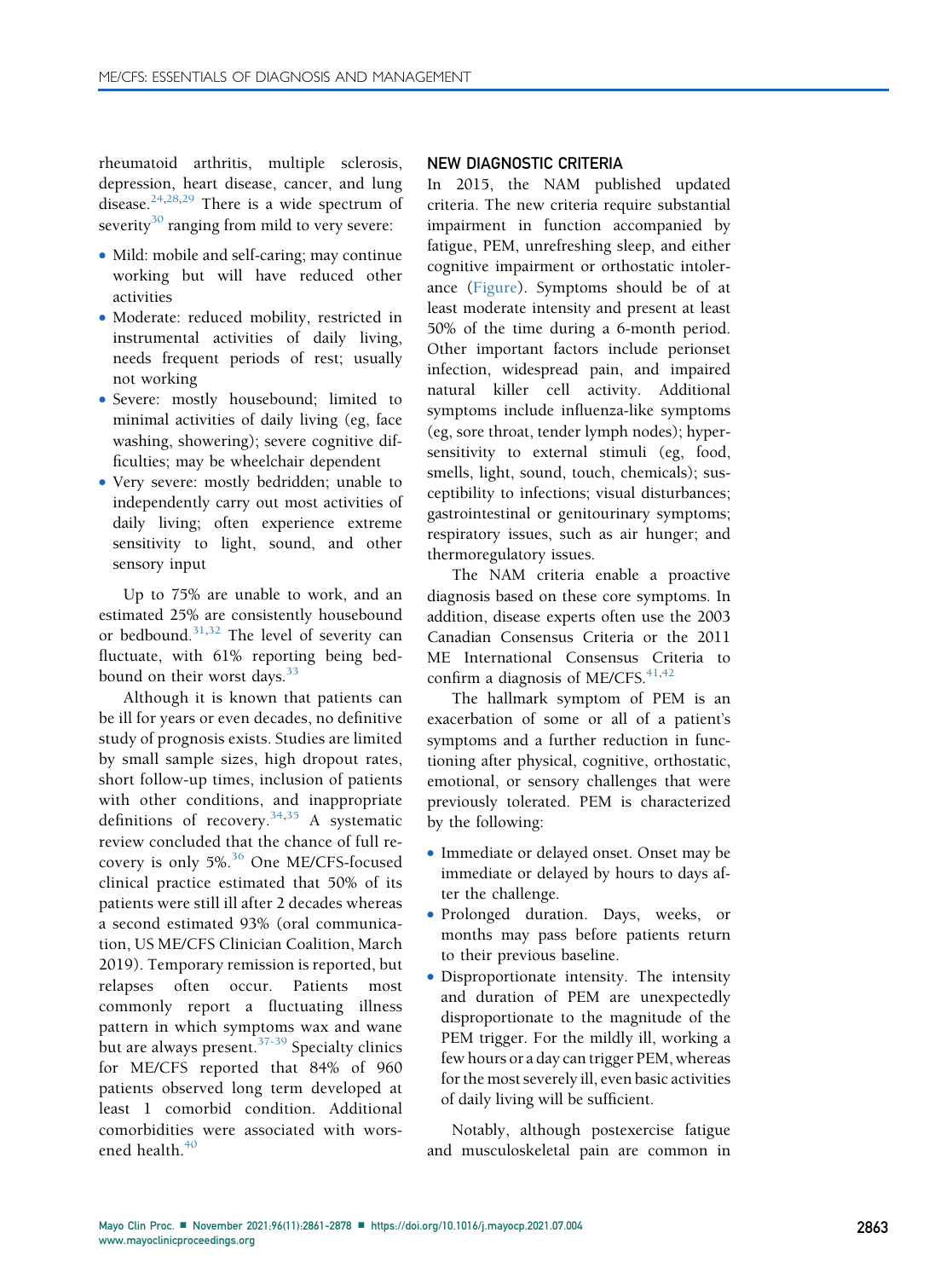<span id="page-3-0"></span>

healthy people and other medical conditions (eg, osteoarthritis), the postexertional worsening of function and the constellation of symptoms (such as sleep, memory, concentration, influenza-like feelings [eg, sore throat], and mood) seen in ME/CFS are distinctive.

Before the NAM criteria, the 1994 Fukuda criteria<sup>[43](#page-15-19)</sup> were commonly used to diagnose ME/CFS. The Fukuda definition was a diagnosis of exclusion and required only medically unexplained, chronic fatigue but not PEM or other important symptoms of ME/CFS. Clinicians believed that they had to eliminate every possible cause of fatigue, leading to delays in or avoidance of diagnosing ME/CFS. As noted by the NAM, not all patients diagnosed by the Fukuda criteria will meet ME/CFS criteria and will need to be reevaluated.

# ETIOLOGY AND PATHOPHYSIOLOGY

While the exact etiology of ME/CFS is uncertain, studies show neurologic, immunologic, autonomic, and energy metabolism impair-ments.<sup>[1](#page-14-0)</sup> Key findings are highlighted here and described more fully elsewhere.<sup>[1](#page-14-0)[,44,](#page-15-20)[45](#page-15-21)</sup>

# Post-exertional Malaise and Energy Metabolism Impairment

In both healthy and sick people, physical exercise improves fatigue, sleep, pain, cogni-tion, and mood.<sup>[46-49](#page-15-22)</sup> In contrast, patients with ME/CFS experience PEM, a distinctive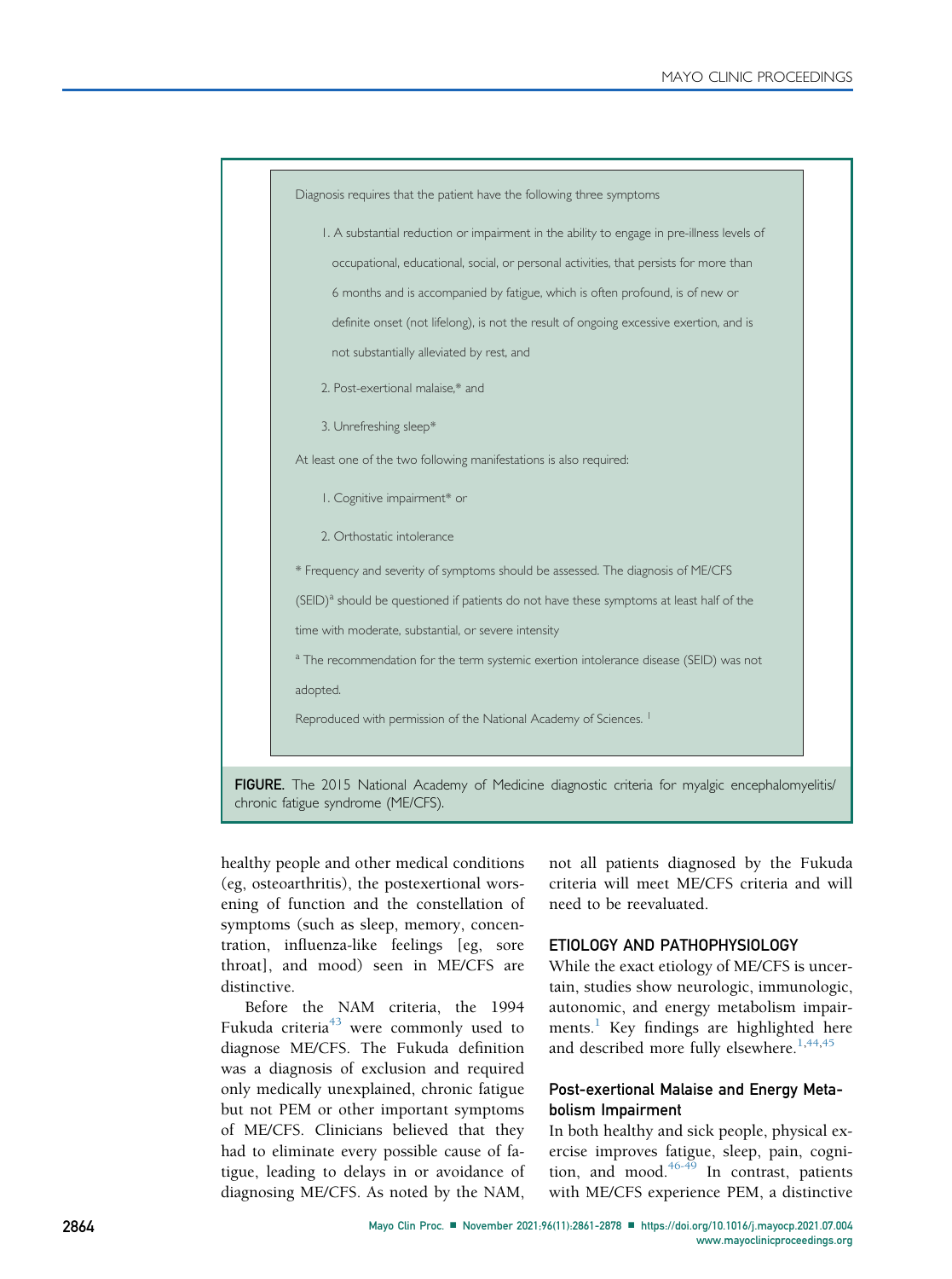exacerbation of the patient's set of symptoms and a further reduction in functioning after previously tolerated physical, cognitive, orthostatic, emotional, or sensory stressors. Multiple studies using both patientreported and physiologic outcome measures have confirmed these accounts. $1,50-52$  $1,50-52$ 

In the past, some physicians and scientists speculated that these exertional limitations were due to physical deconditioning or an irrational fear of activity.<sup>[53](#page-15-24)</sup> While chronically inactive people are likely to be deconditioned, deconditioning does not explain the symptoms of ME/CFS. Instead, evidence suggests that problems generating and using the main energy molecule, adenosine triphosphate (ATP), may be a funda-mental driver of ME/CFS<sup>[54](#page-15-25)</sup>

For example, when sedentary but healthy people or people affected by a number of other chronic illnesses are asked to exercise to their maximal ability on 2 consecutive days, energy test results do not change significantly from one day to the next. They may not use oxygen as efficiently as healthy, physically fit people, but their energy efficiency remains the same on repeated testing.[55-57](#page-15-26) In contrast, in ME/CFS, the ability to generate energy deteriorates on a repeated test the second day.[55,](#page-15-26)[57-60](#page-16-0) For instance, the work rate at ventilatory threshold can drop significantly, with 1 study reporting a drop of up to  $55\%$ .<sup>[61](#page-16-1)</sup>

Other studies have reported high levels of lactate<sup>[62,](#page-16-2)[63](#page-16-3)</sup> or increased acidosis<sup>[64](#page-16-4)</sup> in the blood, cerebrospinal fluid, and muscles. This could be due to increased production or decreased elimination. If aerobic metabolism is impaired, cells switch to anaerobic metabolic pathways instead, which produce more lactic acid but 18 times less ATP per glucose molecule.[65](#page-16-5) Repeated exercise improves lactic acid disposal in healthy people and other conditions but not in ME/ CFS.<sup>[64](#page-16-4),[66,](#page-16-6)[67](#page-16-7)</sup> Moreover, compared with patients moderately affected with ME/CFS, severely affected patients exhibited impairment in the glycolytic system as well. $68$ These changes may explain why patients have difficulty with tasks they tolerated before illness and with sustaining activities.

Damage to more than 1 energy generation system may account for why severely affected patients are often so limited. Tomas and Newton<sup>[69](#page-16-9)</sup> and Rutherford et al<sup>[70](#page-16-10)</sup> have provided comprehensive reviews of these metabolic issues.

Exertion is also associated with changes in brain function and the immune system. Using functional magnetic resonance imag-ing, Cook et al<sup>[51](#page-15-27)</sup> found that altered brain activity accompanied post-exertional symptom exacerbation and impaired cognitive func-tion. Maes et al<sup>[71](#page-16-11)</sup> found that PEM is associated with increased levels of interleukin-1, and Nijs et al $^{72}$  $^{72}$  $^{72}$  revealed increased complement split products, oxidative stress, and gene expression of interleukin-10. Increased levels of immune system molecules in the brain, such as interleukin-1 and interleukin-10, can cause symptoms such as fatigue, pain, influenza-like feelings, and cognitive impairment. These objective changes correspond with and may contribute to the patient experiences of PEM.

#### Unrefreshing Sleep

Patients experience various sleep disturbances, such as problems in falling or staying asleep. However, even when these problems are treated, most patients remain tired or sick on awakening. Reduced heart rate variability, controlled by the autonomic nervous system, is linked to unrefreshing sleep in ME/CFS and other conditions.<sup>[73](#page-16-13)</sup> Furthermore, studies have reported that nocturnal parasympathetic activity is decreased relative to sympathetic activity in ME/CFS, the inverse of what should be occurring during rest.<sup>74-76</sup>

## Cognitive Impairment and Neurologic Abnormalities

Decreased information processing speed is the most commonly found cognitive deficit in  $ME/CFS<sup>1</sup>$  $ME/CFS<sup>1</sup>$  $ME/CFS<sup>1</sup>$  Other abnormalities include decreased reaction time, working memory, and attention.<sup>[77](#page-16-15)</sup> These deficits are not due to poor effort, insomnia, or mood disorders.<sup>[78,](#page-16-16)[79](#page-16-17)</sup> Defects become particularly prominent when patients face deadlines, unrelenting demands, and multiple simultaneous tasks.<sup>[80](#page-16-18)</sup> Motor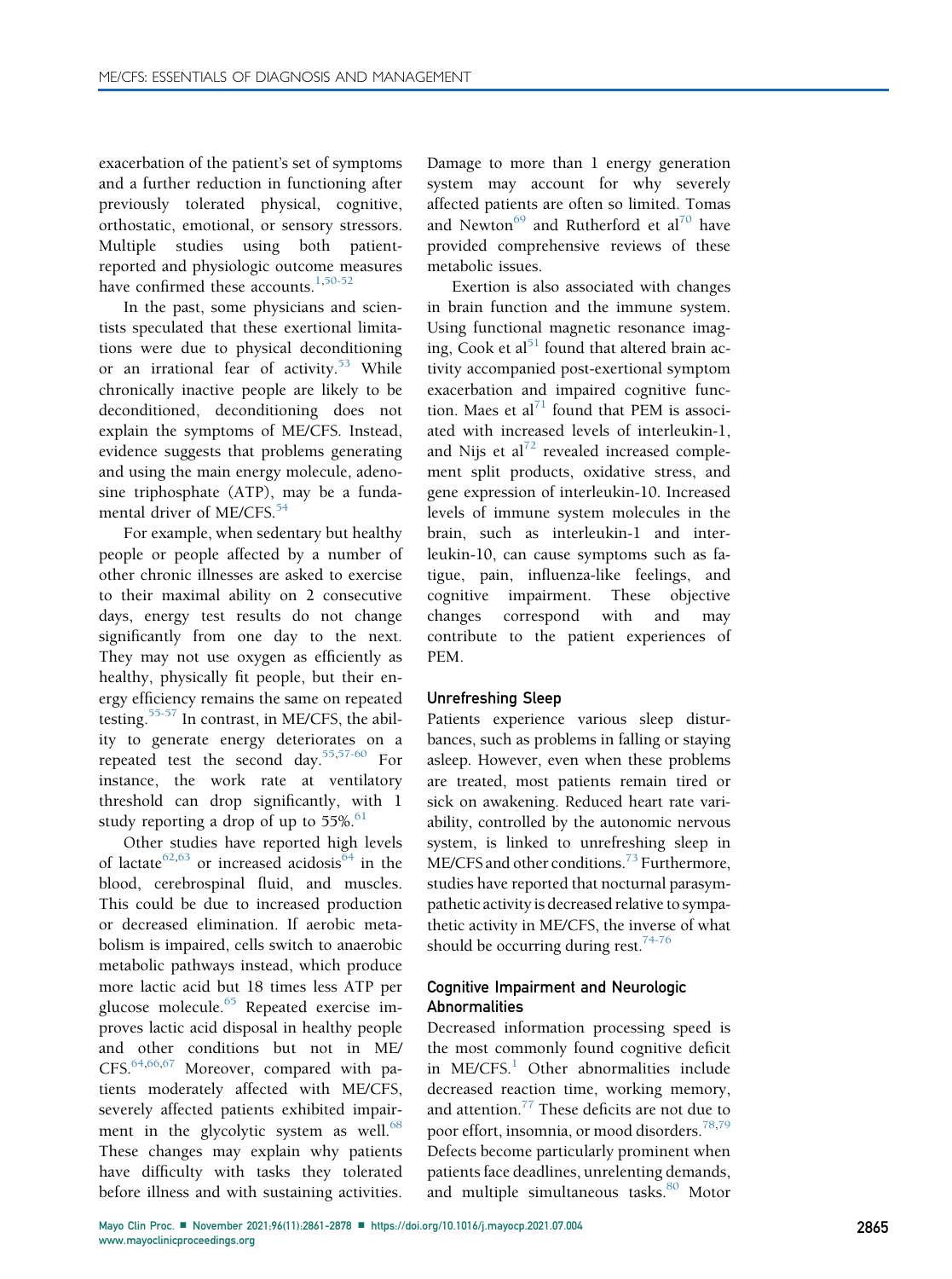speed, verbal abilities, and global reasoning remain intact.

Brain studies have found brain inflammation and reductions in white matter and possibly in gray matter. Neuroinflammation is correlated with cognitive impairment and impaired connectivity across various regions of the brain. $1,44$  $1,44$ 

# Orthostatic Intolerance and Autonomic Impairment

In up to 95% of those with ME/CFS, an immobile, upright position (eg, prolonged standing or sitting) will cause or worsen symptoms such as lightheadedness, nausea, fatigue, palpitations, and cognitive impair-ment.<sup>[1](#page-14-0)</sup> Assumption of a sitting or supine position can alleviate symptoms. This phenomenon is called orthostatic intolerance and includes orthostatic hypotension, postural orthostatic tachycardia syndrome, and neurally mediated hypotension.

Objective physiologic abnormalities include the following:

- Abnormal heart rate and blood pressure changes after passive standing and tilt table tests $81,82$  $81,82$
- A 25% drop in cerebral blood flow on standing or sitting  $up^{83,84}$  $up^{83,84}$  $up^{83,84}$  $up^{83,84}$
- Decreases in stroke volume index and cardiac index that are not correlated with activity levels, contradicting theories that deconditioning explains ME/CFS<sup>[85](#page-16-23)</sup>
- Orthostatic hypocapnia<sup>1,[83](#page-16-21)</sup> and a decrease in blood volume,  $86,87$  $86,87$  which can further aggravate symptoms caused by abnormal-ities in the autonomic nervous system<sup>[88](#page-16-26)</sup>

Gastrointestinal, urinary, thermoregulatory, and visual issues have also been reported but have not been extensively studied.<sup>[1](#page-14-0)</sup>

# Impaired Immune Function

On average, the natural killer cell activity of patients is lower than that of healthy controls.[89-91](#page-16-27) It is unknown whether this finding is a cause, consequence, or epiphenomenon of ME/CFS. Although patients with ME/CFS do not present with symptomatic, opportunistic infections (eg, cryptosporidiosis, tuberculosis), some do experience recurrent herpes infec-tions.<sup>[17,](#page-14-17)[33](#page-15-11)</sup> Some are susceptible to colds and may take longer to recover from infections, whereas others experience less frequent common infections (oral communication, US ME/CFS Clinician Coalition, May 2021).<sup>[33](#page-15-11)</sup> A quarter may have decreased immunoglobulins $92$  or have difficulty in controlling Epstein-Barr virus infections.<sup>[93](#page-16-29)</sup> Studies have also reported abnormal changes in T cells and cytokines. $45$ 

## Infection

Myalgic encephalomyelitis/chronic fatigue syndrome often follows an infectious illness,  $1,23$  $1,23$  but the specific microorganism is often not identified because the illness initially appeared to be self-limited. Other times, ME/CFS follows a well-documented infectious illness, such as Epstein-Barr virus infectious mononucleosis or Giardia-caused  $diarchea<sup>1</sup>$  $diarchea<sup>1</sup>$  $diarchea<sup>1</sup>$  In many patients with ME/CFS, reactivation of various latent infections (such as Epstein-Barr virus infection) has also been observed,  $94$  but it is unclear whether they cause symptoms or just reflect a sup-pressed or "distracted" immune system.<sup>[95](#page-17-1)</sup> Alternatively, the chronicity of ME/CFS could be the result of an infection-triggered autoim-mune response.<sup>[96](#page-17-2)</sup>

# DIAGNOSTIC APPROACH

The purpose of initial evaluations is to determine whether alternative conditions may account for all of the patient's symptoms, to confirm ME/CFS through recognition of characteristic symptoms and signs, and to identify comorbid conditions. Because there are no definitive diagnostic tests, diagnosis relies on medical history and physical examination and may require multiple visits. Tests and referrals to specialists are used primarily to identify alternative diagnoses and comorbidities.

# Typical Presentation: Important Elements of the History

Patients typically experience a proven or nonspecific infection but fail to recover as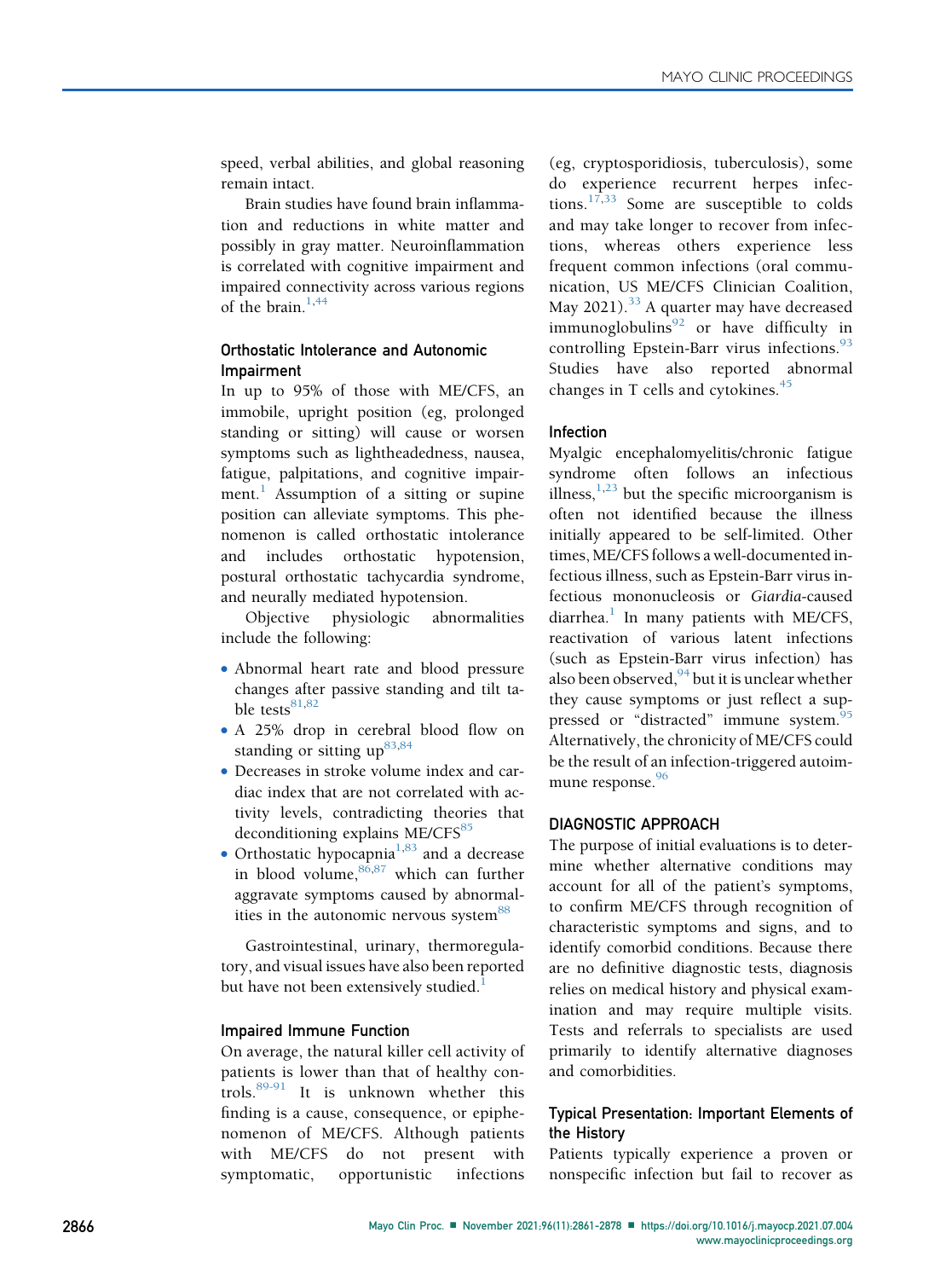expected and continue to be ill weeks to months later. Some patients may identify a noninfectious trigger (eg, surgery, pregnancy, vaccination) or no precipitant at all. Chronologic patterns can vary. In some patients, all of the ME/CFS symptoms develop within hours or days of the instigating event, whereas others report symptoms appearing more gradually over weeks and months. Patients often describe a waxing and waning pattern or sometimes remission to normal health followed by relapse.

Patients may initially complain of persistent influenza-like symptoms, sleep disturbances, problems in thinking, profound fatigue, problems in being upright, and difficulty in keeping up with normal activities. They may struggle with school, work, family responsibilities, exercise, socializing, or personal care. They may complain of pain and hypersensitivities to light, sound, fragrances, food, and medications. Patients may be susceptible to mold or other environmental toxins. They may experience other symptoms but not link them to their illness or have difficulty describing them. Consequently, it is important for clinicians to ask explicitly about the symptoms composing the criteria for ME/CFS. Examples of questions to ask are listed in [Table 1.](#page-7-0) Family members may need to respond for the most severely ill.

The key symptom of PEM is often not mentioned spontaneously as patients may not be familiar with the concept. The nature and severity of PEM symptoms, the degree of reduction in function, and PEM's time course can vary from episode to episode and with the type of activity. If the patient is unable to clearly answer the PEM questions suggested in [Table 1](#page-7-0), ask the patient to keep a journal for 1 or 2 weeks detailing activities and symptoms (type, intensity, frequency, duration). The patient may be in a constant state of PEM, making it difficult to recognize the impact of overexertion. During the next visit, clinicians should review this journal with the patient to identify the distinctive features of PEM: odd symptoms that would not normally follow exertion (eg, sore throat, problems in

thinking), intensity or duration of symptoms out of proportion to preceding activities (eg, having to lie down for an hour after a few hours of sedentary work), a further reduction of function after activity, and typically delayed onset of symptoms (eg, a few hours or a day later).  $98,99$  $98,99$  $98,99$ 

Unrefreshing sleep can be manifested as feeling unrested and unwell on awakening, regardless of how long the patient slept uninterrupted. Some patients need an hour or more on awakening to start feeling better, with late evenings being their best time of day. Patients may also experience trouble in falling asleep, staying asleep, waking up early, or staying awake during the day. They may experience a shifted sleep cycle.

Orthostatic intolerance commonly is manifested as lightheadedness, palpitations, or syncope. However, patients with ME/CFS often experience subtler symptoms, such as feeling sick, nauseous, tired, or confused during periods of sitting or standing still. $100$ Inquiring about symptoms during aggravating (eg, long lines, hot weather) and alleviating situations (eg, lying, sitting down) is helpful. Patients may have been diagnosed with anxiety as some symptoms (eg, lightheadedness, a "racing heart") are shared by both conditions. Accurate identification of orthostatic intolerance avoids misdiagnosis with a psychiatric disorder and ensures its appropriate management, which is different from that of anxiety.<sup>[18](#page-14-15)[,100](#page-17-5)</sup>

Some patients are so affected by cognitive dysfunction that they cannot converse, read a book, follow directions, or remember what was just said. Other patients function reasonably well for brief periods but suffer from cognitive fatigue or reduced or slowed abilities under time or other pressures. Many patients stop or restrict driving because of these issues.

The most severely ill patients are bedbound and unlikely to be seen in the clinician's office but may be seen in emergency departments and hospitals during a crisis.<sup>[101](#page-17-6)</sup> Whether in the hospital or at home, the very severely ill require individualized care that accounts for their severe energy limitations and sensory sensitivities. The recent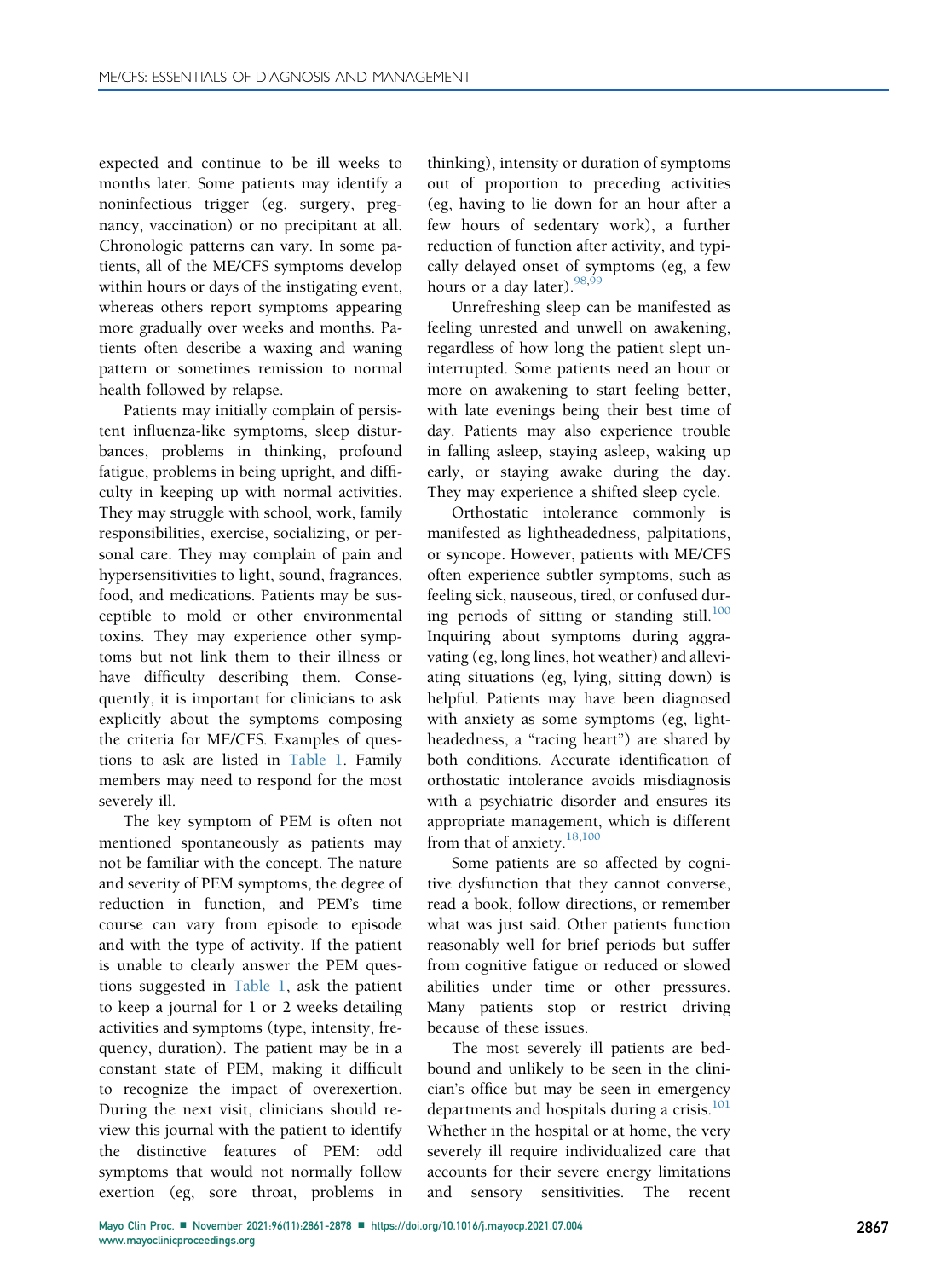<span id="page-7-0"></span>

| TABLE 1. Important Elements of the Clinical History |                                                                                                                                                                                                                                                                                                                                                                                                                                                                                                                                                       |                                                                                                                                                                                                                                                                                                                                                                                                                                                                                                                                                                                 |  |  |
|-----------------------------------------------------|-------------------------------------------------------------------------------------------------------------------------------------------------------------------------------------------------------------------------------------------------------------------------------------------------------------------------------------------------------------------------------------------------------------------------------------------------------------------------------------------------------------------------------------------------------|---------------------------------------------------------------------------------------------------------------------------------------------------------------------------------------------------------------------------------------------------------------------------------------------------------------------------------------------------------------------------------------------------------------------------------------------------------------------------------------------------------------------------------------------------------------------------------|--|--|
| Symptoms                                            | Sample descriptions by patients                                                                                                                                                                                                                                                                                                                                                                                                                                                                                                                       | Questions to ask <sup>4</sup>                                                                                                                                                                                                                                                                                                                                                                                                                                                                                                                                                   |  |  |
| Impairment in function<br>with profound fatigue     | • "Flu-like fatigue/exhaustion"<br>. "I feel like a battery that is never able to be<br>recharged fully despite resting a lot and limiting<br>my activities to only the bare essentials needed<br>to get by."<br>• "Thinking takes a lot more work than it used<br>to."<br>. "My arms, legs, body feel heavy and harder to<br>move."<br>• Severe limitations in personal and household<br>management<br>• Loss of job, medical insurance, and career<br>• Being predominantly housebound<br>• Decreased social interaction and increased<br>isolation | • How fatigued are you? <sup>b</sup><br>• What helps your fatigue the most (resting, lying down, quiet<br>situations, not exercising or avoiding exercise)? What makes<br>the fatigue worse?<br>• What are you able to do now?<br>. How does it compare with what you were able to do<br>before?<br>. Think back to what you were able to do before you<br>became sick. How much has this illness affected: (a) your<br>ability to work? (b) your ability to take care of yourself/your<br>family and to do chores?<br>• What happens when you try to push through the fatigue? |  |  |
| Post-exertional malaise                             | • "Crash," "relapse," "collapse"<br>• Mentally tired after the slightest effort<br>• Physically drained or sick after mild activity<br>• The more demanding, prolonged, or repeated<br>the activity, the more severe and prolonged<br>the payback                                                                                                                                                                                                                                                                                                     | • What happens to you as you engage in normal physical or<br>mental exertion? or after?<br>. How much activity does it take you to feel ill?<br>• What symptoms develop from standing or exertion?<br>• How long does it take to recover from physical or mental<br>effort?<br>• If you go beyond your limits, what are the consequences?<br>• What types of activities do you avoid because of what will<br>happen if you do them?                                                                                                                                             |  |  |
| Unrefreshing sleep                                  | • "Feeling like I never slept"<br>• "Cannot fall asleep or stay asleep"<br>• "After long or normal hours of sleep, I still don't<br>feel good in the morning."                                                                                                                                                                                                                                                                                                                                                                                        | • Do you have any problems getting to sleep or staying<br>asleep?<br>• Do you feel rested in the morning or after you have slept?<br>• Tell me about the quality of your sleep.<br>• Do you need too much sleep?<br>• Do you need to take more naps than other people? (There<br>may be other sleep disruptors as well.)                                                                                                                                                                                                                                                        |  |  |
| Cognitive impairments                               | · "Brain fog"<br>• "Confusion"<br>• "Disorientation"<br>• "Hard to concentrate, can't focus"<br>· "Inability to process information"<br>"Can't find the right words"<br>• "Inability to multitask"<br>• "Problems with decision-making"<br>• "Absent-minded/forgetful"                                                                                                                                                                                                                                                                                | • Do you have problems doing the following activities: driving,<br>watching a movie, reading a book/magazine, completing<br>complex tasks under time constraints, following/partici-<br>pating in conversation, doing more than I thing at a time?<br>• Compared with before your illness, how is your perfor-<br>mance at work or school now?                                                                                                                                                                                                                                  |  |  |
| Orthostatic intolerance                             | • Lightheadedness<br>• Dizziness<br>• Spatial disorientation or imbalance<br>• Fainting<br>• Feeling unwell, dizzy, or lightheaded when sitting<br>up or standing still for extended periods (note<br>"extended" can mean a few minutes for the<br>severely affected)                                                                                                                                                                                                                                                                                 | • How do you feel when you have been standing still for<br>more than a few minutes?<br>• What happens to you after you get up rapidly after lying<br>down or sitting for a long time?<br>• How long can you stand before feeling ill? For example, can<br>you do the dishes? Can you stand in line for a bus or movie?<br>Are you able to grocery shop or go to a mall?<br>• How does hot weather affect you?<br>· Do you study or work lying down, in bed or a recliner?<br>Why?                                                                                               |  |  |

Continued on next page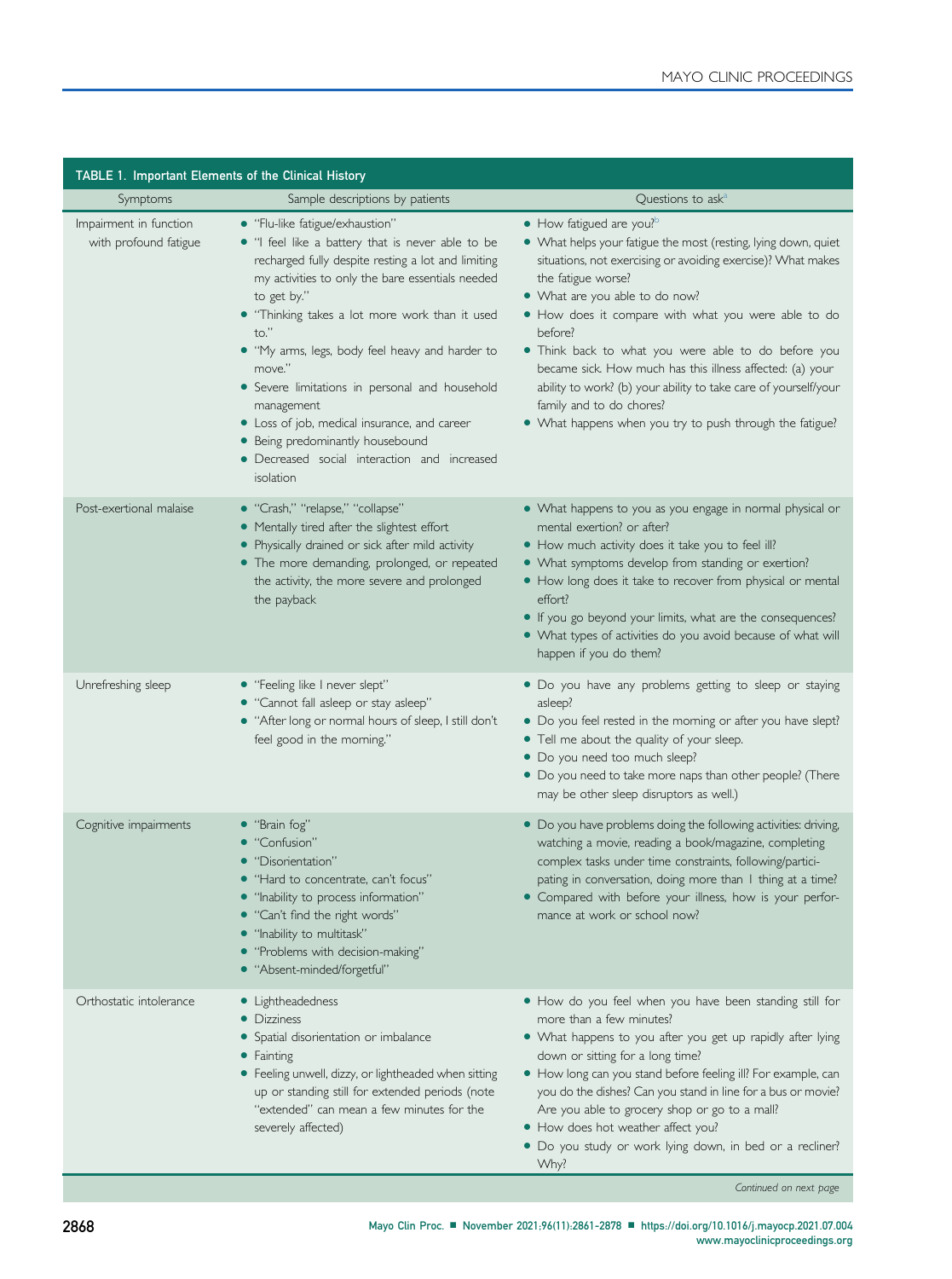| <b>TABLE 1. Continued</b> |                                 |                                                                       |
|---------------------------|---------------------------------|-----------------------------------------------------------------------|
| Symptoms                  | Sample descriptions by patients | Questions to ask <sup>a</sup>                                         |
|                           |                                 | • Do you prefer to sit with knees to your chest or legs under<br>you? |
|                           |                                 |                                                                       |

<span id="page-8-0"></span>a<br>All questions should explore frequency and severity. To fulfill 2015 National Academy of Medicine diagnostic criteria, symptoms must be of at least moderate severity and present at least 50% of the time.

<span id="page-8-1"></span>b Clinicians should ask additional questions to understand the nature of fatigue; for instance, "What do you mean by fatigued?" and "On a scale of 0 (no energy) to 10 (full energy), how fatigued are you?".

Adapted from the National Academy of Medicine Report Guide for Clinicians,<sup>[97](#page-17-11)</sup> with permission of the National Academy of Sciences.

expansion of telemedicine may facilitate the provision of care for all ME/CFS patients. Management of the severely ill is further described by Kingdon et  $al^{102}$  and Speight.<sup>[103](#page-17-8)</sup>

Myalgic encephalomyelitis/chronic fatigue syndrome is also seen in pediatric patients and appears to have a better prognosis than in adults. The epidemiology, diagnosis, and management of ME/CFS in children and adoles-cents is further elaborated by Rowe et al.<sup>[18](#page-14-15)</sup>

#### Physical Examination

Abnormal physical findings may be absent, particularly if the patient has rested extensively before the office visit. Some nonspecific abnormal physical examination findings may exist and may worsen during the course of an office visit (Supplemental Table 1, available online at [http://www.](http://www.mayoclinicproceedings.org) [mayoclinicproceedings.org\)](http://www.mayoclinicproceedings.org). Whereas the absence of these signs does not exclude ME/CFS, their presence may support an ME/CFS diagnosis.

The physical examination may help identify alternative diagnoses and comorbidities. The neurologic examination, in particular, may eliminate neurologic disorders. Abnormal physical findings beyond those associated with ME/CFS should be followed up as potential indications of other conditions (Supplemental Table 1).

#### Diagnostic Testing

There is no validated diagnostic test. Basic tests recommended for all patients ([Table 2](#page-8-2)) or tests for a particular presentation (Supplemental Table 2, available online at [http://www.mayoclinicproceedings.org\)](http://www.mayoclinicproceedings.org)

may be used to identify alternative conditions and comorbidities.<sup>104</sup>

Some tests can be used to characterize aspects of ME/CFS. The passive standing or tilt table tests can objectively confirm orthostatic intolerance. $105$  A 4-point salivary cortisol test can help identify the abnormal diurnal cortisol patterns seen in ME/CFS (oral communication, US ME/CFS Clinician Coalition, March 2019).

Testing can also guide treatment decisions and objectively document disability. For instance, ME/CFS experts may use microbial panels and natural killer cell activity, $\frac{1}{x}$  $\frac{1}{x}$  $\frac{1}{x}$  a measure of immune functioning, to help guide treatment decisions. Neuropsychological testing can demonstrate cognitive impairment and repeated cardiopulmonary

<span id="page-8-2"></span>

| <b>TABLE 2. Routine Diagnostic Tests Recommended</b><br>for All Patients |                                                                                                  |  |  |  |
|--------------------------------------------------------------------------|--------------------------------------------------------------------------------------------------|--|--|--|
| Complete blood count<br>with differential                                | Rheumatoid factor                                                                                |  |  |  |
| Comprehensive<br>metabolic panel<br>(Chem20 panel) <sup>a</sup>          | Four-point salivary cortisol<br>(eg, wakening, at noon,<br>4:00 PM, and bedtime), AM<br>cortisol |  |  |  |
| Antinuclear antibody                                                     | Thyroid-stimulating<br>hormone, free thyroxine                                                   |  |  |  |
| C-reactive protein                                                       | Vitamin $B_{12}$                                                                                 |  |  |  |
| Erythrocyte<br>sedimentation rate                                        | Vitamin D, 25-dihydroxy                                                                          |  |  |  |
| Ferritin                                                                 | Urinalysis                                                                                       |  |  |  |

<span id="page-8-3"></span><sup>a</sup>The Chem20 panel is a set of common laboratory tests ordered by health care professionals in the United States. It consists of 20 tests that provide information on the patient's chemical balance and metabolism. For more information, see <https://www.ucsfhealth.org/medical-tests/003468>.

Adapted from Testing Recommendations for Suspected ME/ CFS, <sup>[104](#page-17-9)</sup> with permission of the US ME/CFS Clinician Coalition.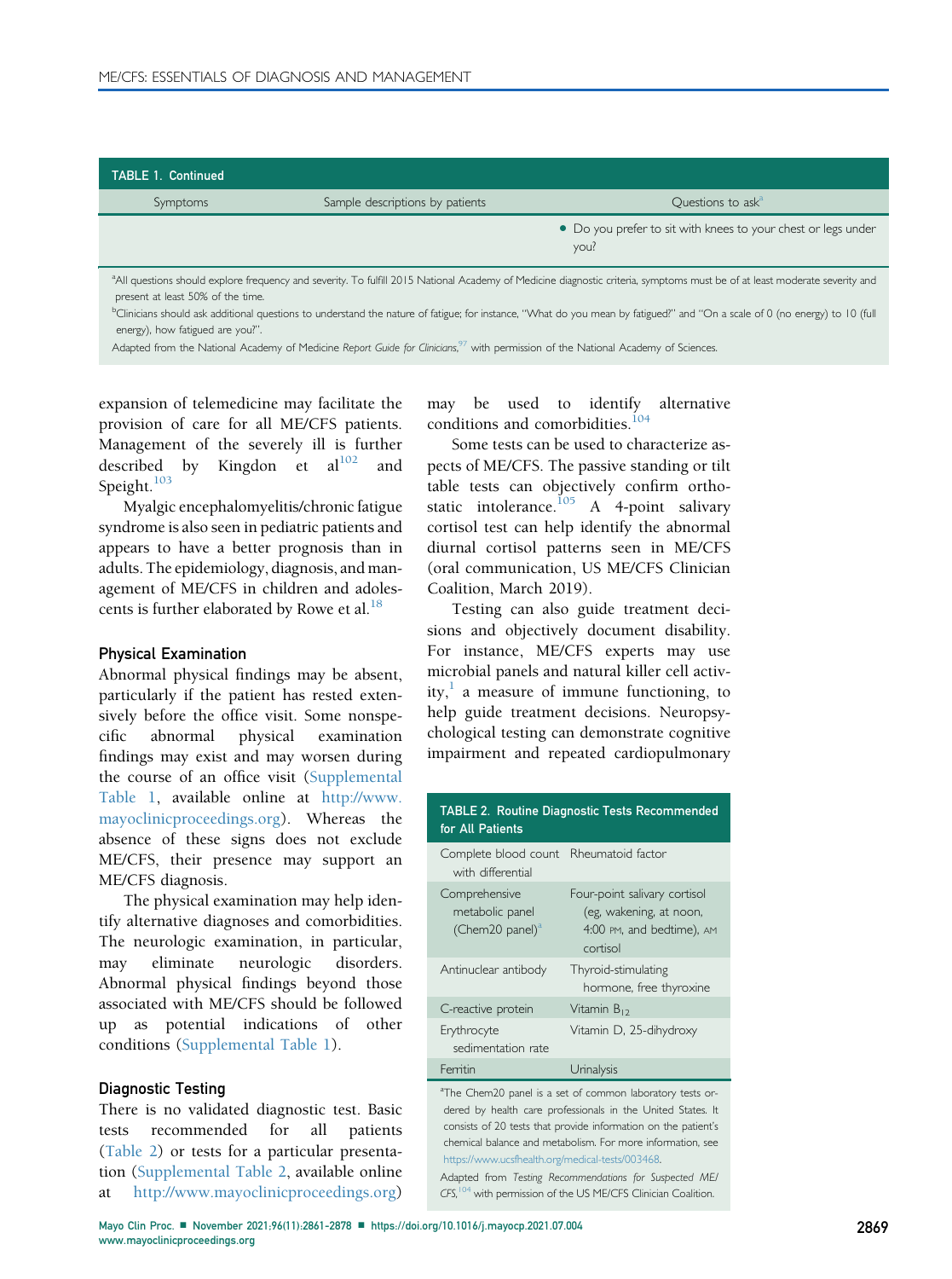| TABLE 3. Medical Conditions That Present Similarly to Myalgic Encephalomyelitis/Chronic Fatigue Syndrome                                                                                                                                           |                                                                                                            |                                                                                                                                                                                                                              |  |  |  |
|----------------------------------------------------------------------------------------------------------------------------------------------------------------------------------------------------------------------------------------------------|------------------------------------------------------------------------------------------------------------|------------------------------------------------------------------------------------------------------------------------------------------------------------------------------------------------------------------------------|--|--|--|
| Endocrine/metabolic disorders                                                                                                                                                                                                                      | Rheumatologic disorders                                                                                    | Neurologic disorders                                                                                                                                                                                                         |  |  |  |
| Primary adrenal insufficiency, hypercortisolism,<br>hyperthyroidism or hypothyroidism, diabetes,<br>hypercalcemia                                                                                                                                  | Systemic lupus erythematosus,<br>rheumatoid arthritis, polymyositis,<br>polymyalgia rheumatica             | Multiple sclerosis, Parkinson disease, myasthenia gravis,<br>vitamin $B_{12}$ deficiency, cerebrospinal fluid leak,<br>Chiari malformation, traumatic brain injury, spinal<br>stenosis, craniocervical instability, seizures |  |  |  |
| Infectious diseases                                                                                                                                                                                                                                | Sleep disorders                                                                                            | Primary psychiatric disorders                                                                                                                                                                                                |  |  |  |
| Human immunodeficiency virus infection, Lyme<br>and other tick-borne diseases, hepatitis B/C,<br>tuberculosis, giardiasis, West Nile virus, Q fever,<br>coccidioidomycosis, syphilis, Epstein-Barr virus<br>infection, <sup>a</sup> parvovirus B19 | Sleep apnea, <sup>a</sup> narcolepsy, periodic<br>limb movement disorder <sup>a</sup>                      | Anxiety, <sup>a</sup> depression, <sup>a</sup> bipolar affective disorder                                                                                                                                                    |  |  |  |
| Gastrointestinal disorders                                                                                                                                                                                                                         | Cardiovascular disorders                                                                                   | Hematologic disorders                                                                                                                                                                                                        |  |  |  |
| Celiac disease, food allergy/intolerance, <sup>a</sup><br>inflammatory bowel diseases, small intestinal<br>bacterial overgrowth <sup>a</sup>                                                                                                       | Cardiomyopathy, coronary artery<br>disease, pulmonary hypertension,<br>valvular heart disease, arrhythmias | Anemia (iron deficiency, other treatable forms), iron<br>overload                                                                                                                                                            |  |  |  |
| Illnesses related to toxic substance exposures                                                                                                                                                                                                     | Oncologic disorders                                                                                        | Miscellaneous                                                                                                                                                                                                                |  |  |  |
| Substance abuse disorder, heavy metals (eg, lead,<br>mercury), mold/mycotoxins, adverse medication<br>effects, Gulf War illness                                                                                                                    | Primary and secondary cancers                                                                              | Severe obesity (body mass index $>40$ kg/m <sup>2</sup> ),<br>overwork, athletic overtraining syndrome, asthma,<br>chronic obstructive pulmonary disease                                                                     |  |  |  |
| $2\pi\pi$ , the state of the state of the state of the state of the state of the state of the state of the state of the state of the state of the state of the state of the state of the state of the state of the state of the                    |                                                                                                            |                                                                                                                                                                                                                              |  |  |  |

## <span id="page-9-0"></span>TABLE 3. Medical Conditions That Present Similarly to Myalgic Encephalomyelitis/Chronic Fatigue Syndrome

<span id="page-9-1"></span>a tions can also commonly coexist with myalgic encephalomyelitis/chronic fatigue syndrome.

Adapted from Diagnosing and Treating Myalgic Encephalomyelitis/Chronic Fatigue Syndrome (ME/CFS),<sup>[107](#page-17-13)</sup> with permission of the US ME/CFS Clinician Coalition.

exercise testing an inability to repeat or to sustain physical activities. However, these tests involve a challenge that may induce severe or long-lasting PEM. This risk may be warranted for disability evaluations,  $106$ but they are not recommended as a diagnostic aid in all patients.

#### Alternative Diagnoses

Symptoms of ME/CFS can overlap with those of a number of medical and psychiatric conditions [\(Table 3](#page-9-0)).<sup>[107](#page-17-13)</sup> At the same time, patients can have both ME/CFS and other diseases. History, physical examination, screening instruments, and diagnostic tests can help distinguish other conditions from ME/CFS. For example, fatigue and a reduction in activities can be seen in both ME/CFS and depression or anxiety; but PEM and orthostatic intolerance are not characteristic of mood disorders, whereas feelings of worthlessness are typically absent in ME/CFS. $^{18,26}$  $^{18,26}$  $^{18,26}$  $^{18,26}$  In general, PEM is a distinctive feature that can help differentiate ME/ CFS from other diseases. Therapeutic trials may also help; if treatment for the alternative diagnosis completely eliminates a patient's symptoms, ME/CFS is not the correct diagnosis.

The NAM criteria require that symptoms exist for 6 months because acute medical conditions or lifestyle issues should resolve within that time. During these 6 months, the provider should observe patients closely to detect other causes for their symptoms while also beginning treatment as discussed later.

#### Diagnosis of Comorbidities

Myalgic encephalomyelitis/chronic fatigue syndrome is often associated with various comorbidities that can contribute substantially to the patient's symptom burden (Supplemental Table 3, available online at <http://www.mayoclinicproceedings.org>).<sup>[107](#page-17-13)</sup> For example, fibromyalgia is common and may increase the muscle pain of ME/CFS. As with alternative conditions, history, physical examination, tests, and therapeutic trials can help diagnose these comorbidities. Treating these conditions will not cure ME/ CFS but can reduce symptom burden and improve quality of life. Documenting these conditions may also promote appropriate reimbursement by insurance groups and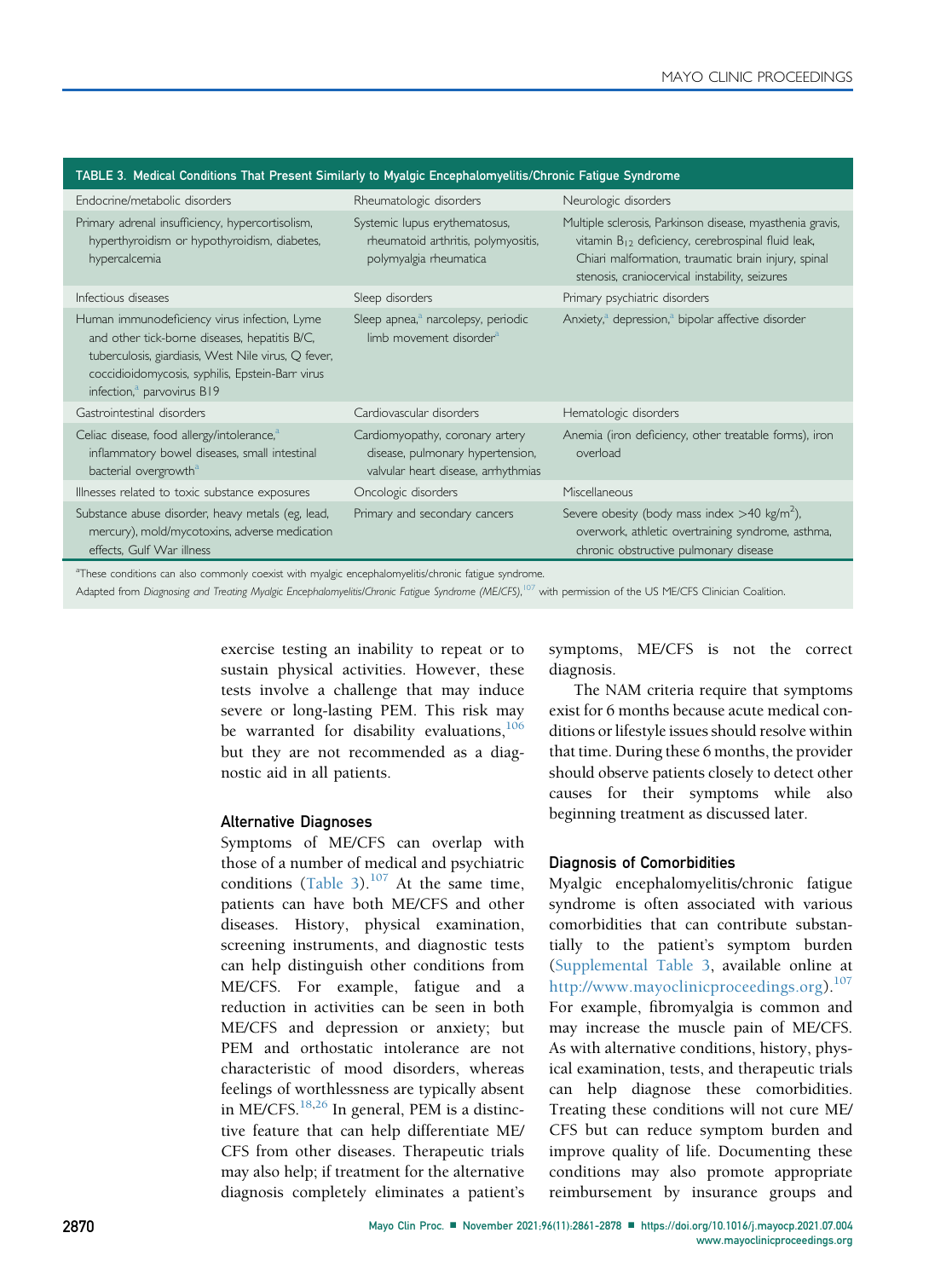may support a disability claim and access to other needed resources.

## OUTDATED STANDARD OF CARE

In the past, CBT and GET were studied and recommended for ME/CFS on the basis of the disease theory that "the symptoms and disability of CFS/ME are perpetuated predominantly by unhelpful illness beliefs (fears) and coping behaviors (avoidance [of activity])," leading to considerable deconditioning.<sup>[53](#page-15-24)[,108](#page-17-14)</sup> However, GET and CBT studies have been widely criticized for their methodology, inadequate tracking of harms, and a disease theory that conflicts with the evidence of multisystem biologic impairment.  $4,108-110$  $4,108-110$ 

The largest of these studies is the 2011 PACE (Pacing, graded Activity, and Cognitive behavior therapy; a randomised Evaluation) trial. PACE reported that these therapies were safe and resulted in recovery for 22% of participants and improvement for  $60\%$  to  $61\%$ .<sup>[111,](#page-17-15)[112](#page-17-16)</sup> However, outcome measures were modified midtrial without a clear rationale. $^{113}$  $^{113}$  $^{113}$  When the data were reanalyzed with the original protocol, improvement decreased by a factor of 3 and recovery rates decreased to 7% for CBT and 4% for GET, not significantly different from controls.<sup>[113](#page-17-17)</sup> The US Agency for Healthcare Research and Quality reported that many of these studies used definitions that could have included participants with other conditions and found little or no evidence of efficacy once these studies were excluded from the analysis. $114$  Finally, contradicting safety claims, 54% to 74% of patients have reported experiencing harms after GET.<sup>[4](#page-14-3)</sup>

Because of these concerns, the US Centers for Disease Control and Prevention and health agencies in some countries have since removed recommendations for CBT and GET.<sup>[115](#page-17-19)</sup> Other nations are in the process of updating their guidance, with one stating that GET should not be offered as a treatment.<sup>[116](#page-17-20)</sup>

## MANAGEMENT APPROACH

Despite the lack of ME/CFS-specific US Food and Drug Administration-approved treatments, health care professionals can greatly reduce a patient's burden of disease and improve their quality of life. Basic principles of care are outlined below.

## Validate the Patient's Experience

Validate the patient's illness experience and educate patients, family members, and others (eg, employers, schools). Frequently, patients' concerns have been dismissed, downplayed, misdiagnosed as depression or anxiety, or labeled as hypochondriasis. Almost all patients consider obtaining an ME/CFS diagnosis to be a turning point in their illness, allowing them to better understand, explain, cope with, and find support for their situation.<sup>[117](#page-17-21)</sup>

## Assess Needs and Provide Support

Patients often need help acquiring handicap placards, work or school accommodations, housing, adequate nutrition, disability benefits, and other necessary resources. Conduct a careful assessment of the patient's needs and provide information, documentation, referrals, equipment, and accommodations to address these needs. Documenting how symptoms affect function during every appointment can save time in documenting disability later. Patients should assist by documenting such information before the visit. Referrals to specialists or allied health professionals, such as occupational therapists and physical therapists, may be helpful in securing the needed documentation and support. Addressing these issues can help maximize patients' function and quality of life.

Resources for work accommodations.<sup>[118](#page-17-22)</sup> educational accommodations, <sup>[119](#page-17-23)</sup> and disability programs<sup>[106](#page-17-12)</sup> are available. Patient websites and community support groups may have information about local programs.

#### Teach Pacing

Pacing is an individualized approach to energy conservation and management used to minimize the frequency, duration, and severity of PEM. Because PEM is associated with poor energy production and can be instigated by a variety of stimuli (eg, physical/cognitive exertion; emotional, orthostatic, and sensory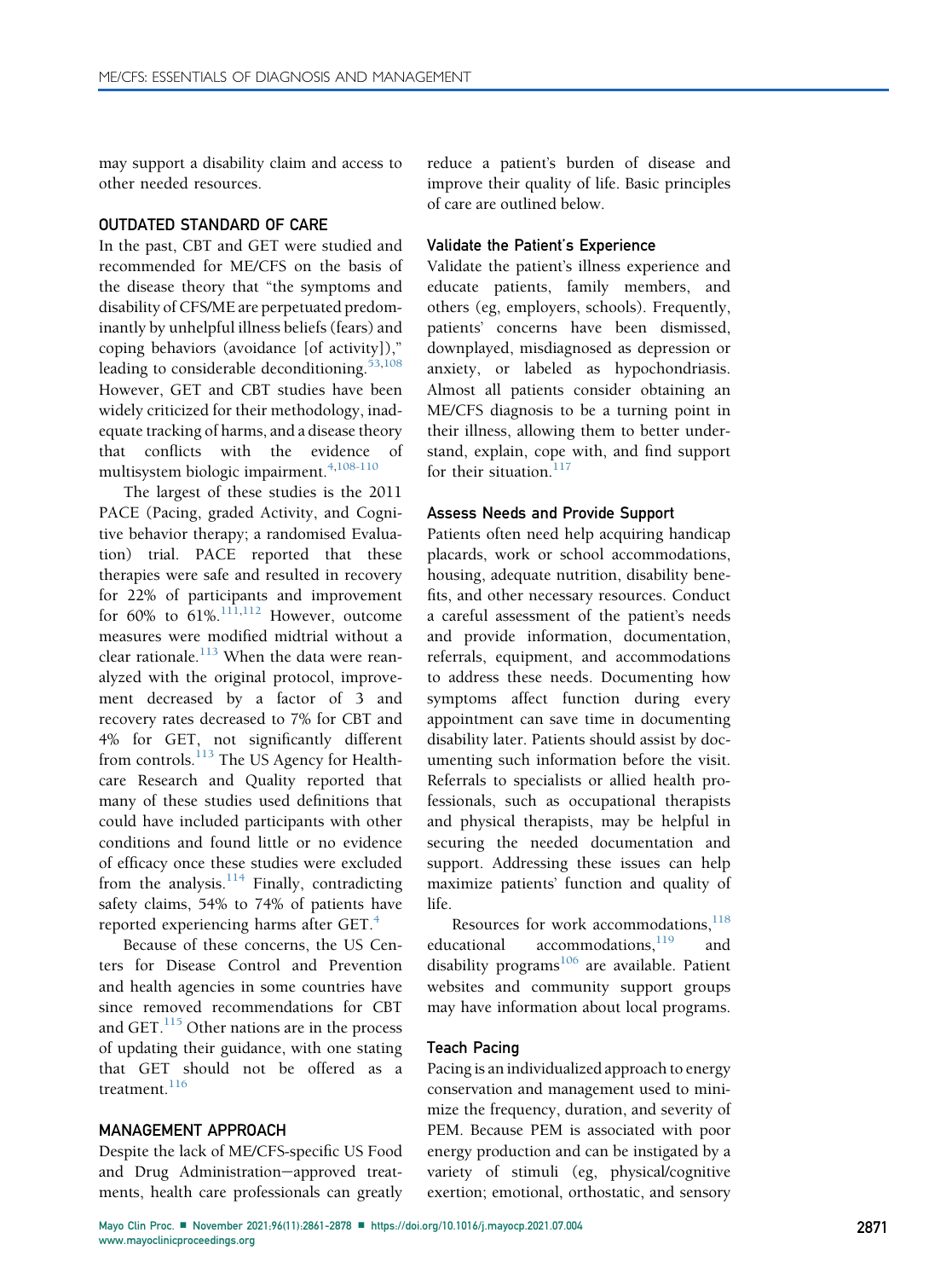## <span id="page-11-0"></span>TABLE 4. Summ[a](#page-12-0)ry of Treatment and Management Approaches<sup>a</sup>

#### Postexertional malaise

Nonpharmacologic approaches to conserve energy and to minimize postexertional malaise

- $\bullet$  Pacing of physical and cognitive activity<sup>120</sup>
- Assistive devices, such as motorized scooters, handicap parking stickers, shower chairs to conserve energy
- $\bullet$  Home health aides for those who are more severely ill
- <sup>d</sup> Ear plugs, eye masks, perfume-free environments to decrease sensory stimulation; may need to maintain low sensory environment for the most severely ill
- School or work accommodations, such as flexible hours, shortened days

Pharmacologic approaches

• No specific recommendations

Orthostatic intolerance

# Nonpharmacologic approaches

- Salt and fluid loading, electrolyte drinks
- Compression stockings
- Positional changes; avoid prolonged sitting or standing
- <sup>d</sup> Consistent, tailored exercise as long as the patient can perform them without triggering postexertional malaise; may need to exercise lying down, seated, or in water
- Treat comorbidities that may contribute to orthostatic intolerance

#### Pharmacologic approaches

- · Fludrocortisone, low-dose beta blockers, alpha-adrenergic agonists, pyridostigmine, desmopressin, ivabradine
- $\bullet$  Intravenous saline

#### Sleep issues

Nonpharmacologic approaches

- <sup>d</sup> Sleep hygiene practices are a part of treatment but may be marginally effective in most patients; need to be tailored for severely ill and those with orthostatic intolerance
- $\bullet$  Meditation and relaxation exercises
- Ear plugs and eye masks
- Light therapy
- Blue light filters

Pharmacologic therapies

<sup>d</sup> Trazadone, low-dose tricyclic antidepressants (eg, amitriptyline, doxepin), mirtazapine, antiepileptics (eg, gabapentin, pregabalin), clonazepam, cyclobenzaprine, zolpidem, eszopiclone, tizanidine, suvorexant, topiramate, hydroxyzine, alpha blockers (eg, clonidine, guanfacine, prazosin), diphenhydramine

Cognitive dysfunction and fatigue

#### Nonpharmacologic approaches

- Cognitive pacing (eg, focus on only 1 task at a time, limit reading time)
- Simple memory aids (eg, calendar reminder systems, notes)
- <sup>d</sup> Positional changes: perform cognitive functions lying down and stay hydrated if orthostatic intolerance is a problem

Pharmacologic approaches

· Methylphenidate, modafinil, armodafinil, amantadine

• Caffeine if well tolerated

Immune dysfunction

Nonpharmacologic approaches

• No specific recommendations

- Pharmacologic approaches
	- <sup>d</sup> Intravenous immunoglobulin, subcutaneous gamma globulin, inosine pranobex, hydroxychloroquine

Pain

Nonpharmacologic approaches

- Pacing to avoid flare-up of pain
- $\bullet$  Hot or cold packs as needed to relieve the specific source of pain
- Physical therapy, massage, myofascial release, acupuncture, dry needling of trigger points
- Chiropractic treatments

Continued on next page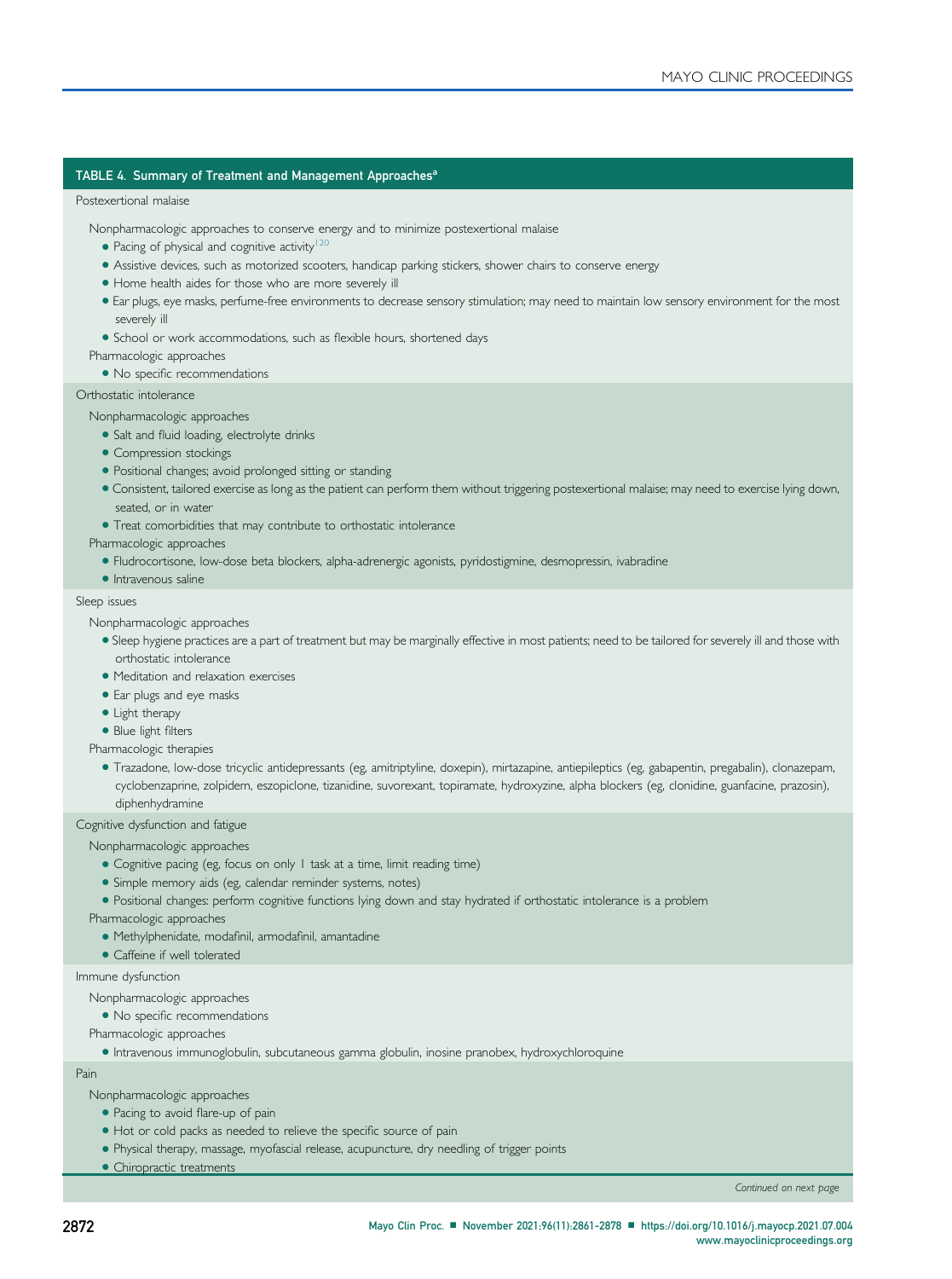#### TABLE 4. Continued

Pain, continued

- Meditation and relaxation
- Neurofeedback techniques may be helpful
- Pharmacologic approaches
	- <sup>d</sup> Low-dose naltrexone, serotonin-norepinephrine reuptake inhibitor (eg, duloxetine, milnacipran), antiepileptics (gabapentin, pregabalin), muscle relaxants (eg, cyclobenzaprine, tizanidine, baclofen), medical marijuana, nonsteroidal anti-inflammatory drugs (eg, celecoxib, meloxicam), acetaminophen, amitriptyline, tramadol

#### Gastrointestinal issues

Nonpharmacologic approaches

- <sup>d</sup> Healthy, varied diet low in processed food. Some patients may be able to minimize gastrointestinal symptoms by eliminating certain foods (eg, 1 or more of caffeine, alcohol, spicy foods, aspartame, sugar, possibly dairy or gluten).
- Pharmacologic approaches
- · If small intestinal bacterial overgrowth-rifaximin, oral vancomycin, metronidazole

<span id="page-12-0"></span><sup>a</sup>These are general recommendations. The treating physician should use these after careful consideration of the needs of the individual patient along with up-to-date drug product information. For more information on dosing and use of the pharmacologic therapies, see the referenced document.

Adapted from ME/CFS Treatment Recommendations,<sup>[123](#page-17-27)</sup> with permission of the US ME/CFS Clinician Coalition.

stressors), $1,33$  $1,33$  patients must carefully plan where and how to spend their limited energy. Typically, patients must decrease the total amount of their activities and restrict their exposures to PEM-inducing stimuli as much as possible. Reducing PEM can help alleviate fatigue, cognitive defects, sleep disturbances, pain, and other symptoms while helping to avoid repeated post-exertional relapses that can have a long-term impact.<sup>[120,](#page-17-24)[121](#page-17-25)</sup>

Referrals to physical therapists and occupational therapists familiar with ME/CFS, education about pacing, $122$  and use of energy-saving/monitoring devices (eg, shower chairs, motorized scooters, pedometers, heart rate monitors) are often beneficial, as are diaries to help patients identify when they are exceeding their limits. Even with such aids, pacing is challenging and some setbacks are inevitable, especially because tolerance for activity can vary from day to day.

Once patients are effectively pacing without triggering PEM, some patients may be able to engage in very short periods of activity to increase their stamina. This must be individualized for the patient's level of severity and specific triggers of PEM and must be done in such a way that it does not provoke PEM. Even for those patients who can tolerate such activity, the expected level

of improvement may be small and is not seen in all patients.

#### Treat the Symptoms of ME/CFS

Although there are no approved treatments specific to ME/CFS, clinicians can reduce the severity of symptoms with standard pharmacologic and nonpharmacologic treatments.<sup>123</sup>

Nonpharmacological approaches [\(Table 4](#page-11-0)) for orthostatic intolerance include salt and fluid loading and compression stockings, whereas memory aids (notebooks, calendars) may help with cognitive issues. Patients may also be helped by ear plugs, eye masks, and sunglasses to minimize light and noise intrusion; sleep hygiene measures (tailored as needed for patients who are bedbound or have orthostatic intolerance); and avoidance of certain foods to decrease gastrointestinal disturbances.  $17,18,123$  $17,18,123$  $17,18,123$ 

Experts in ME/CFS have had success with a range of pharmacologic therapies [\(Table 4\)](#page-11-0). $^{123}$  Sleep may be improved with medications, such as trazodone, clonazepam, tricyclic antidepressants, and suvorexant. Methylphenidate, modafinil, or dextroamphetamine can occasionally help with cognitive issues, but there is a risk of addiction with methylphenidate and dextroamphetamine. Patients with ME/CFS and clinicians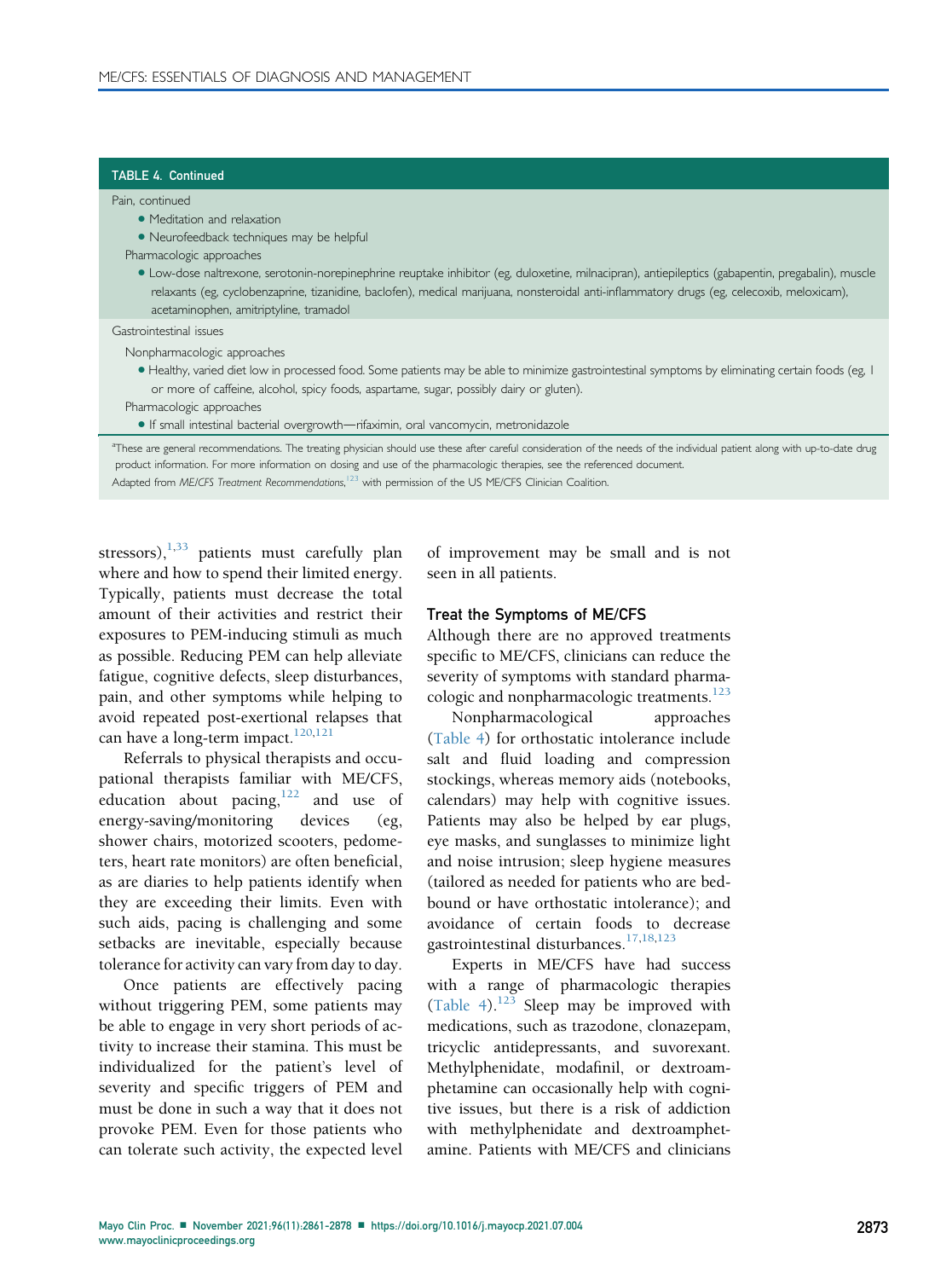report improvement from therapies such as fludrocortisone and fluid expansion.<sup>[18](#page-14-15)[,115](#page-17-19)[,123](#page-17-27)</sup> On occasion, patients may require intravenous administration of fluids for severe orthostatic intolerance episodes. Medications such as gabapentin, pregabalin, low-dose naltrexone, and duloxetine may be used to treat pain.

Medications should be initiated at lower dosages and slowly titrated up to avoid triggering drug sensitivities common in ME/CFS. To reduce polypharmacy, medications that treat more than 1 symptom should be favored. Clinicians should also be aware of sensitivities to anesthesia and medication ingredients considered to be inactive (eg, fillers, vehicles, preservatives).

Some disease experts have selectively used antivirals and immune modulators offlabel in some patients and have observed favorable responses (oral communication, US ME/CFS Clinician Coalition, March 2018 to March 2021). A specialty consultation may be helpful in developing a treatment plan and in managing those aspects of the disease with which the referring physician is unfamiliar.

# Treat Comorbidities

Treatment of comorbidities can positively affect a patient's quality of life and severity of symptoms. Common comorbidities (Supplemental Table 3) include fibromyalgia, mast cell activation syndrome, postural orthostatic tachycardia syndrome, Ehlers-Danlos syndrome, sleep apnea, irritable bowel syndrome, and secondary depression/anxi-ety.<sup>[107](#page-17-13)</sup> Ensure that treatments for comorbidities are also appropriate for ME/CFS. For example, whereas exercise may help patients with fibromyalgia, it can make patients with ME/CFS worse.

# Schedule Regular Follow-up Visits

Ask patients to report any new or worsening symptoms and confirm that these are not caused by another condition. Instruct patients to report any new drugs, supplements, or complementary approaches and review for potential adverse effects and treatment interactions. This is especially important in older patients because of the higher risk of medication-related adverse effects.<sup>[124](#page-17-28)</sup>

## Address Questions on Prognosis

Patients will have questions about their longterm prognosis. Be honest but also reassure patients that there are steps that can be taken to help manage their symptoms, maximize their functioning, and improve their quality of life to the greatest extent possible.

For many decades, care of patients affected by ME/CFS has been negatively impacted by lack of accurate, up-to-date knowledge among health care providers. Even when health care professionals are sympathetic, they are often uncertain about how to assess patients and what can be done after diagnosis. This need is more urgent than ever, given the risk for development of ME/CFS in some patients with COVID-19. Hopefully, this article has answered some questions surrounding this enigmatic condition and outlined a clear path forward for clinicians. As with many chronic medical conditions, although there is not yet a cure for ME/CFS, health care providers are in a unique position to have a positive impact on patients' lives. For more information, visit the US ME/CFS Clinician Coalition website. $125$ 

## ACKNOWLEDGMENTS

Peter C. Rowe, MD, Director, Children's Center Chronic Fatigue Clinic, and Professor of Pediatrics at the Johns Hopkins University School of Medicine, provided helpful insights on sections related to orthostatic intolerance.

Bateman Horne Center provided valuable support for the annual US ME/CFS Clinician Coalition meetings, during which the information in this article was discussed.

## SUPPLEMENTAL ONLINE MATERIAL

Supplemental material can be found online at [http://www.mayoclinicproceedings.org.](http://www.mayoclinicproceedings.org) Supplemental material attached to journal articles has not been edited, and the authors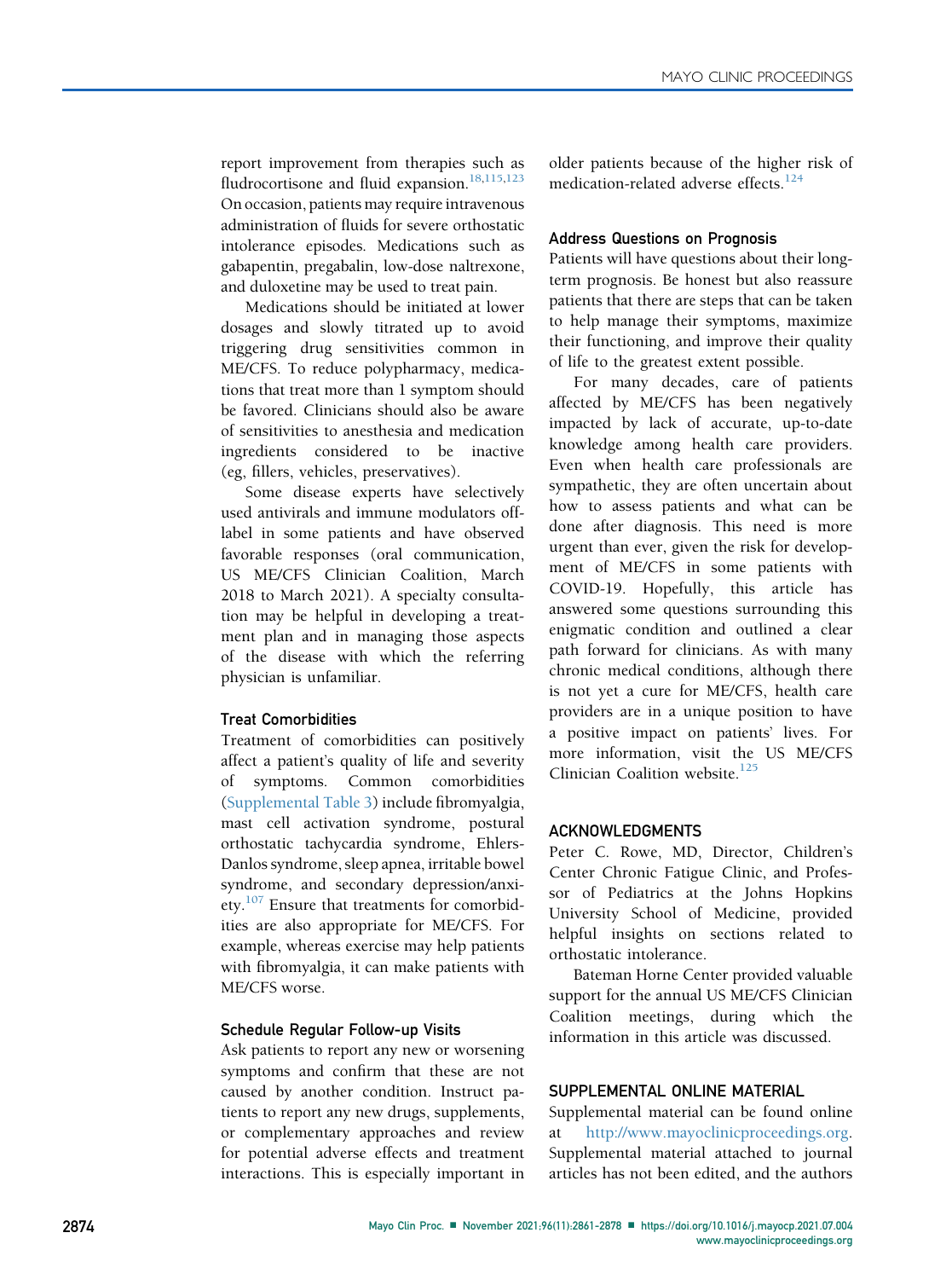take responsibility for the accuracy of all data.

Abbreviations and Acronyms: CBT, cognitive behavioral therapy; GET, graded exercise therapy; ME/CFS, myalgic encephalomyelitis/chronic fatigue syndrome; NAM, National Academy of Medicine; PEM, post-exertional malaise

Affiliations (Continued from the first page of this article.): Osteopathic Medicine, Nova Southeastern University, Fort Lauderdale, FL; Infectious Diseases and Geographic Medicine, Stanford University School of Medicine, Palo Alto, CA (H.F.B.); Center for Complex Diseases, Mountain View, CA (B.V.C., J.M.C., D.L.K.); Independent Consultant, Burlingame, CA (L.C.); AIM Center for Personalized Medicine, Purchase, NY (T.T.D.); Independent Consultant, Waterford, CT (M.E.D.); Four Peaks Healthcare Associates, Flagstaff, AZ (T.G.D.); Infectious Diseases, Massachusetts General Hospital, Harvard Medical School, Boston (D.F.); Brigham and Women's Hospital and Harvard Medical School, Boston, MA (A.L.K.); Hunter-Hopkins Center PLLC, Charlotte, NC (C.W.L.); Private Practice, New York, NY (S.M.L.); Dr Jack S. Remington Laboratory for Specialty Diagnostics, Palo Alto Medical Foundation Research Institute, Palo Alto, CA (J.G.M.); Pain & Fatigue Study Center, Icahn School of Medicine at Mount Sinai, New York, NY (B.H.N.); Sierra Internal Medicine, Incline Village, NV (D.L.P.); Rutgers-Robert Wood Johnson Medical School, New Brunswick, NJ (R.N.P.); Neurology, Chiari/EDS Center, Mount Sinai South Nassau, Oceanside, NY (I.S.R.); and Private Practice, Charleston, SC (M.A.V.-N.).

**Grant Support:** This project was supported by funding from Open Medicine Foundation for travel and hotel costs for the 2018 and 2019 meetings of the ME/CFS Clinician Coalition.

Potential Competing Interests: Dr Felsenstein reports personal fees from Once Here Foundation, during the conduct of the study. Dr Lapp reports personal fees from AIM Immunotech, personal fees from Pfizer, and personal fees from Eli Lilly, outside the submitted work. Dr Komaroff reports personal fees from Serimmune, Inc., outside the submitted work. Dr Peterson reports a grant from AIM Immunotech, outside the submitted work.

Correspondence: Address to Lily Chu, MD, MSHS, Independent Consultant, 16 Lorton Ave, Unit 4, Burlingame, CA 94010 [\(lilyxchu@gmail.com\)](mailto:lilyxchu@gmail.com).

#### ORCID

Lily Chu: **in** [https://orcid.org/0000-0002-0691-3586;](https://orcid.org/0000-0002-0691-3586) [Charles W. Lapp:](https://orcid.org/0000-0002-0691-3586) **i** [https://orcid.org/0000-0002-3082-](https://orcid.org/0000-0002-3082-9018) [9018; Maria A. Vera-Nunez:](https://orcid.org/0000-0002-3082-9018) **iD** [https://orcid.org/0000-](https://orcid.org/0000-0003-1376-0060) [0003-1376-0060](https://orcid.org/0000-0003-1376-0060)

#### REFERENCES

<span id="page-14-0"></span>1. US Institute of Medicine. Beyond Myalgic Encephalomyelitis/ Chronic Fatigue Syndrome: Redefining an Illness. Washington, DC: The National Academies Press; 2015. [https://doi.org/10.](https://doi.org/10.17226/19012) [17226/19012](https://doi.org/10.17226/19012).

- <span id="page-14-1"></span>2. Friedberg F, Sunnquist M, Nacul L. Rethinking the standard of care for myalgic encephalomyelitis/chronic fatigue syndrome. J Gen Intern Med. 2020;35(3):906-909.
- <span id="page-14-2"></span>3. BrimmerDJ, Fridinger F, Lin J-MS, ReevesWC.U.S.healthcare providers' knowledge, attitudes, beliefs, and perceptions concerning chronic fatigue syndrome. BMC Fam Pract. 2010;11:28.
- <span id="page-14-3"></span>4. Geraghty K, Hann M, Kurtev S. Myalgic encephalomyelitis/ chronic fatigue syndrome patients' reports of symptom changes following cognitive behavioural therapy, graded exercise therapy and pacing treatments: analysis of a primary survey compared with secondary surveys. J Health Psychol. 2019;24(10):1318-1333.
- <span id="page-14-4"></span>5. Walitt B, Bartrum E. A clinical primer for the expected and potential post-COVID-19 syndromes. Pain Rep. 2021;6(1): e887.
- <span id="page-14-5"></span>6. Komaroff AL, Bateman L. Will COVID-19 lead to myalgic encephalomyelitis/chronic fatigue syndrome? Front Med (Lausanne). 2021;7:606824.
- <span id="page-14-6"></span>7. Hickie I, Davenport T, Wakefield D, et al. Post-infective and chronic fatigue syndromes precipitated by viral and non-viral pathogens: prospective cohort study. BMJ. 2006; 333(7568):575.
- <span id="page-14-7"></span>8. Mørch K, Hanevik K, Rivenes AC, et al. Chronic fatigue syndrome 5 years after giardiasis: differential diagnoses, characteristics and natural course. BMC Gastroenterol. 2013; 13:28.
- <span id="page-14-8"></span>9. Lam MH-B. Mental morbidities and chronic fatigue in severe acute respiratory syndrome survivors: long-term follow-up. Arch Intern Med. 2009;169(22):2142-2147.
- <span id="page-14-9"></span>10. Moldofsky H, Patcai J. Chronic widespread musculoskeletal pain, fatigue, depression and disordered sleep in chronic post-SARS syndrome; a case-controlled study. BMC Neurol. 2011;11:37.
- <span id="page-14-10"></span>11. Lambert NJ; Survivor Corps. COVID-19 "long hauler" symptoms survey report. Indiana University School of Medicine. July 25, 2020. [https://dig.abclocal.go.com/wls/documents/](https://dig.abclocal.go.com/wls/documents/2020/072720-wls-covid-symptom-study-doc.pdf) [2020/072720-wls-covid-symptom-study-doc.pdf](https://dig.abclocal.go.com/wls/documents/2020/072720-wls-covid-symptom-study-doc.pdf). Accessed December 27, 2020.
- 12. Rubin R. As their numbers grow, COVID-19 "long haulers" stump experts. JAMA. 2020;324(14):1381-1383.
- <span id="page-14-11"></span>13. US Centers for Disease Control and Prevention. Post-COVID conditions. April 8, 2021. [https://www.cdc.gov/coronavirus/](https://www.cdc.gov/coronavirus/2019-ncov/long-term-effects.html) [2019-ncov/long-term-effects.html](https://www.cdc.gov/coronavirus/2019-ncov/long-term-effects.html). Accessed May 25, 2021.
- <span id="page-14-12"></span>14. Kedor C, Freitag H, Meyer-Arndt L, et al. Chronic COVID-19 syndrome and chronic fatigue syndrome (ME/CFS) following the first pandemic wave in Germany-a first analysis of a prospective observational study. medRxiv. Preprint posted online February 8, 2021. [https://doi.org/10.1101/2021.02.06.](https://doi.org/10.1101/2021.02.06.21249256) [21249256](https://doi.org/10.1101/2021.02.06.21249256).
- <span id="page-14-13"></span>15. Paul H. Covid-19 long-haulers and the experience of 'hidden' disabilities. Stat. October 7, 2020. [https://www.statnews.com/](https://www.statnews.com/2020/10/07/covid-19-long-haulers-experience-hidden-disabilities/) [2020/10/07/covid-19-long-haulers-experience-hidden-disabil](https://www.statnews.com/2020/10/07/covid-19-long-haulers-experience-hidden-disabilities/)[ities/](https://www.statnews.com/2020/10/07/covid-19-long-haulers-experience-hidden-disabilities/). Accessed December 26, 2020.
- <span id="page-14-14"></span>16. Nacul L, Authier FJ, Scheibenbogen C, et al. EUROPEAN ME NETWORK (EUROMENE) expert consensus on the diagnosis, service provision and care of people with ME/CFS in Europe. Preprints. Preprint posted online October 16 2020. 2020090688.
- <span id="page-14-17"></span>17. International Association of CFS/ME. Chronic fatigue syndrome/myalgic encephalomyelitis: a primer for clinical practitioners. July 2014. [https://growthzonesitesprod.azure](https://growthzonesitesprod.azureedge.net/wp-content/uploads/sites/1869/2020/10/Primer_post_2014_conference.pdf) [edge.net/wp-content/uploads/sites/1869/2020/10/Primer\\_pos](https://growthzonesitesprod.azureedge.net/wp-content/uploads/sites/1869/2020/10/Primer_post_2014_conference.pdf) [t\\_2014\\_conference.pdf](https://growthzonesitesprod.azureedge.net/wp-content/uploads/sites/1869/2020/10/Primer_post_2014_conference.pdf). Accessed December 26, 2020.
- <span id="page-14-15"></span>18. Rowe PC, Underhill RA, Friedman KJ, et al. Myalgic encephalomyelitis/chronic fatigue syndrome diagnosis and management in young people: a primer. Front Pediatr. 2017; 5:121.
- <span id="page-14-16"></span>19. Bakken IJ, Tveito K, Gunnes N, et al. Two age peaks in the incidence of chronic fatigue syndrome/myalgic encephalomyelitis: a population-based registry study from Norway 2008- 2012. BMC Med. 2014;12(1):167.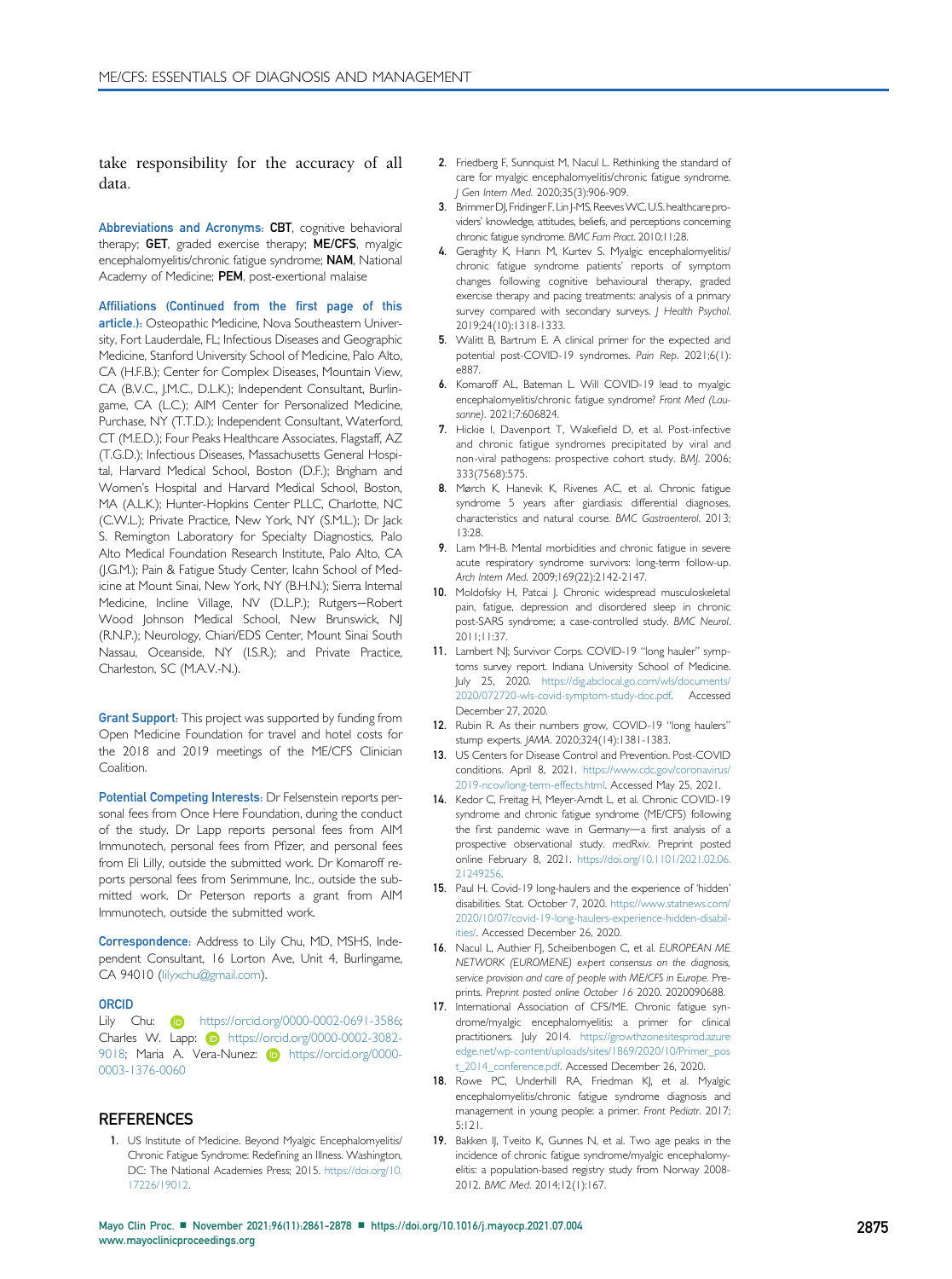- <span id="page-15-0"></span>20. Jason LA, Richman JA, Rademaker AW, et al. A communitybased study of chronic fatigue syndrome. Arch Intern Med. 1999;159(18):2129-2137.
- 21. Bhui KS, Dinos S, Ashby D, Nazroo J, Wessely S, White PD. Chronic fatigue syndrome in an ethnically diverse population: the influence of psychosocial adversity and physical inactivity. BMC Med. 2011;9(1):26.
- 22. Steele L, Dobbins JG, Fukuda K, et al. The epidemiology of chronic fatigue in San Francisco. Am J Med. 1998;105(3A): 83S-90S.
- <span id="page-15-1"></span>23. Naess H, Sundal E, Myhr K-M, Nyland HI. Postinfectious and chronic fatigue syndromes: clinical experience from a tertiary-referral centre in Norway. Vivo. 2010;24(2):185-188.
- <span id="page-15-2"></span>24. Kingdon CC, Bowman EW, Curran H, Nacul L, Lacerda EM. Functional status and well-being in people with myalgic encephalomyelitis/chronic fatigue syndrome compared with people with multiple sclerosis and healthy controls. Pharmacoecon Open. 2018;2(4):381-392.
- <span id="page-15-3"></span>25. Komaroff AL, Fagioli LR, Doolittle TH, et al. Health status in patients with chronic fatigue syndrome and in general population and disease comparison groups. Am J Med. 1996; 101(3):281-290.
- <span id="page-15-4"></span>26. Stein E. Chronic fatigue syndrome. Assessment and treatment of patients with ME/CFS: Clinical guidelines for psychiatrists. 2005. [https://s3.amazonaws.com/kajabi-storefronts-producti](https://s3.amazonaws.com/kajabi-storefronts-production/sites/90617/themes/1513565/downloads/TSGDbZnFSWOjdt3msZgv_Guidelines-Paper-English.pdf) [on/sites/90617/themes/1513565/downloads/TSGDbZnFSW](https://s3.amazonaws.com/kajabi-storefronts-production/sites/90617/themes/1513565/downloads/TSGDbZnFSWOjdt3msZgv_Guidelines-Paper-English.pdf) [Ojdt3msZgv\\_Guidelines-Paper-English.pdf](https://s3.amazonaws.com/kajabi-storefronts-production/sites/90617/themes/1513565/downloads/TSGDbZnFSWOjdt3msZgv_Guidelines-Paper-English.pdf). Accessed December 26, 2020.
- <span id="page-15-5"></span>27. US Centers for Disease Control and Prevention. Mental health and chronic diseases. CDC fact sheet. Issue Brief No. 2. October 2012. [https://www.cdc.gov/workplacehealth](https://www.cdc.gov/workplacehealthpromotion/tools-resources/pdfs/issue-brief-no-2-mental-health-and-chronic-disease.pdf) [promotion/tools-resources/pdfs/issue-brief-no-2-mental-health](https://www.cdc.gov/workplacehealthpromotion/tools-resources/pdfs/issue-brief-no-2-mental-health-and-chronic-disease.pdf) [-and-chronic-disease.pdf](https://www.cdc.gov/workplacehealthpromotion/tools-resources/pdfs/issue-brief-no-2-mental-health-and-chronic-disease.pdf). Accessed December 26, 2020.
- <span id="page-15-6"></span>28. Nacul LC, Lacerda EM, Campion P, et al. The functional status and well being of people with myalgic encephalomyelitis/ chronic fatigue syndrome and their carers. BMC Public Health. 2011;11:402.
- <span id="page-15-7"></span>29. Núñez M, Núñez E, del Val JL, et al. Health-related quality of life in chronic fatigue syndrome versus rheumatoid arthritis as control group. J Chronic Fatigue Syndr. 2007;14(2):31-43.
- <span id="page-15-8"></span>30. Cox DL, Findley LJ. The management of chronic fatigue syndrome in an inpatient setting: presentation of an approach and perceived outcome. Br J Occup Ther. 1998;61(9):405-409.
- <span id="page-15-9"></span>31. Unger ER, Lin J-MS, Tian H, et al. Multi-site clinical assessment of myalgic encephalomyelitis/chronic fatigue syndrome (MCAM): design and implementation of a prospective/retrospective rolling cohort study [erratum appears in Am | Epidemiol. 2017;186(1):129]. Am J Epidemiol. 2017;185(8):617-626.
- <span id="page-15-10"></span>32. Pendergrast T, Brown A, Sunnquist M, et al. Housebound versus nonhousebound patients with myalgic encephalomyelitis and chronic fatigue syndrome. Chronic Illn. 2016;12(4):292-307.
- <span id="page-15-11"></span>33. US Food and Drug Administration. The voice of the patient. A series of reports from the U.S. Food and Drug Administration's (FDA's) patient-focused drug development initiative. September 2013. [https://www.fda.gov/downloads/forindustr](https://www.fda.gov/downloads/forindustry/userfees/prescriptiondruguserfee/ucm368806.pdf) [y/userfees/prescriptiondruguserfee/ucm368806.pdf.](https://www.fda.gov/downloads/forindustry/userfees/prescriptiondruguserfee/ucm368806.pdf) Accessed December 26, 2020.
- <span id="page-15-12"></span>34. Adamowicz JL, Caikauskaite I, Friedberg F. Defining recovery in chronic fatigue syndrome: a critical review. Qual Life Res. 2014;23(9):2407-2416.
- <span id="page-15-13"></span>35. Devendorf AR, Jackson CT, Sunnquist M, Jason LA. Defining and measuring recovery from myalgic encephalomyelitis and chronic fatigue syndrome: the physician perspective. Disabil Rehabil. 2019;41(2):158-165.
- <span id="page-15-14"></span>36. Cairns R, Hotopf M. A systematic review describing the prognosis of chronic fatigue syndrome. Occup Med (Lond). 2005;55(1):20-31.
- <span id="page-15-15"></span>37. Jason LA, Porter N, Hunnell J, Brown A, Rademaker A, .<br>Richman JA. A natural history of chronic fatigue syndrome. Rehabil Psychol. 2011;56(1):32-42.
- 38. Chu L, Valencia II, Garvert DW, Montoya JG. Onset patterns and course of myalgic encephalomyelitis/chronic fatigue syndrome. Front Pediatr. 2019;7:12.
- 39. Chu L. Patient survey results for FDA drug development meeting for ME and CFS. August 2013. [https://growthzo](https://growthzonesitesprod.azureedge.net/wp-content/uploads/sites/1869/2021/01/FDA-AugustFinalReportforUS-Version2.pdf) [nesitesprod.azureedge.net/wp-content/uploads/sites/1869/202](https://growthzonesitesprod.azureedge.net/wp-content/uploads/sites/1869/2021/01/FDA-AugustFinalReportforUS-Version2.pdf) [1/01/FDA-AugustFinalReportforUS-Version2.pdf](https://growthzonesitesprod.azureedge.net/wp-content/uploads/sites/1869/2021/01/FDA-AugustFinalReportforUS-Version2.pdf). Accessed January 21, 2021.
- <span id="page-15-16"></span>40. Bateman L, Darakjy S, Klimas N, et al. Chronic fatigue syndrome and co-morbid and consequent conditions: evidence from a multi-site clinical epidemiology study. Fatigue. 2015;3(1):1-15.
- <span id="page-15-17"></span>41. Carruthers B, Jain A, De Meirleir K, et al. Myalgic encephalomyelitis/chronic fatigue syndrome: clinical working case definition, diagnostic and treatment protocols. J Chronic Fatigue Syndr. 2003;11(1):7-115.
- <span id="page-15-18"></span>42. Carruthers BM, van de Sande MI, De Meirleir KL, et al. Myalgic encephalomyelitis: international consensus criteria [erratum appears in *J Intern Med.* 2017;282(4):353]. *J Intern Med.* 2011;270(4):327-338.
- <span id="page-15-19"></span>43. Fukuda K, Straus SE, Hickie I, Sharpe MC, Dobbins JG, Komaroff A. The chronic fatigue syndrome: a comprehensive approach to its definition and study. Ann Intern Med. 1994; 121(12):953.
- <span id="page-15-20"></span>44. Komaroff AL, Takahashi R, Yamamura T, Sawamura M. Neurologic abnormalities in myalgic encephalomyelitis/chronic fatigue syndrome: a review. Brain Nerve. 2018;70(1):41-54.
- <span id="page-15-21"></span>45. Komaroff AL. Advances in understanding the pathophysiology of chronic fatigue syndrome. JAMA. 2019;322(6):499-500.
- <span id="page-15-22"></span>46. Dolezal BA, Neufeld EV, Boland DM, Martin JL, Cooper CB. Interrelationship between sleep and exercise: a systematic review [erratum appears in Adv Prev Med. 2017;2017: 5979510]. Adv Prev Med. 2017;2017:1364387.
- 47. Hearing CM, Chang WC, Szuhany KL, Deckersbach T, Nierenberg AA, Sylvia LG. Physical exercise for treatment of mood disorders: a critical review. Curr Behav Neurosci Rep. 2016;3(4):350-359.
- 48. Geneen LJ, Moore RA, Clarke C, Martin D, Colvin LA, Smith BH. Physical activity and exercise for chronic pain in adults: an overview of Cochrane Reviews. Cochrane Database Syst Rev. 2017;2017(4):CD011279.
- 49. Godman H. Regular exercise changes the brain to improve memory, thinking skills. Harvard Health Blog. April 2014. [https://www.](https://www.health.harvard.edu/blog/regular-exercise-changes-brain-improve-memory-thinking-skills-201404097110) [health.harvard.edu/blog/regular-exercise-changes-brain-impr](https://www.health.harvard.edu/blog/regular-exercise-changes-brain-improve-memory-thinking-skills-201404097110) [ove-memory-thinking-skills-201404097110](https://www.health.harvard.edu/blog/regular-exercise-changes-brain-improve-memory-thinking-skills-201404097110). Accessed December 26, 2020.
- <span id="page-15-23"></span>50. Van Oosterwijck J, Nijs J, Meeus M, et al. Pain inhibition and postexertional malaise in myalgic encephalomyelitis/chronic fatigue syndrome: an experimental study. J Intern Med. 2010; 268(3):265-278.
- <span id="page-15-27"></span>51. Cook DB, Light AR, Light KC, et al. Neural consequences of post-exertion malaise in myalgic encephalomyelitis/chronic fatigue syndrome. Brain Behav Immun. 2017;62:87-99.
- 52. Ocon AJ, Messer ZR, Medow MS, Stewart JM. Increasing orthostatic stress impairs neurocognitive functioning in chronic fatigue syndrome with postural tachycardia syndrome. Clin Sci (Lond). 2012;122(5):227-238.
- <span id="page-15-24"></span>53. Burgess M, Chalder T. PACE manual for therapists. Cognitive behaviour therapy for CFS/ME. MREC version 2.1. PACE Trial Management Group. December 8, 2004. [https://www.qmul.](https://www.qmul.ac.uk/wolfson/media/wolfson/current-projects/3.cbt-therapist-manual.pdf) [ac.uk/wolfson/media/wolfson/current-projects/3.cbt-therapist](https://www.qmul.ac.uk/wolfson/media/wolfson/current-projects/3.cbt-therapist-manual.pdf)[manual.pdf](https://www.qmul.ac.uk/wolfson/media/wolfson/current-projects/3.cbt-therapist-manual.pdf). Accessed May 20, 2021.
- <span id="page-15-25"></span>54. Fluge Ø, Mella O, Bruland O, et al. Metabolic profiling indicates impaired pyruvate dehydrogenase function in myalgic encephalopathy/chronic fatigue syndrome. JCI Insight. 2016; 1(21):e89376.
- <span id="page-15-26"></span>55. Keller BA, Pryor JL, Giloteaux L. Inability of myalgic encephalomyelitis/chronic fatigue syndrome patients to reproduce VO<sub>2</sub>peak indicates functional impairment. *J Transl Med.* 2014;12(1):104.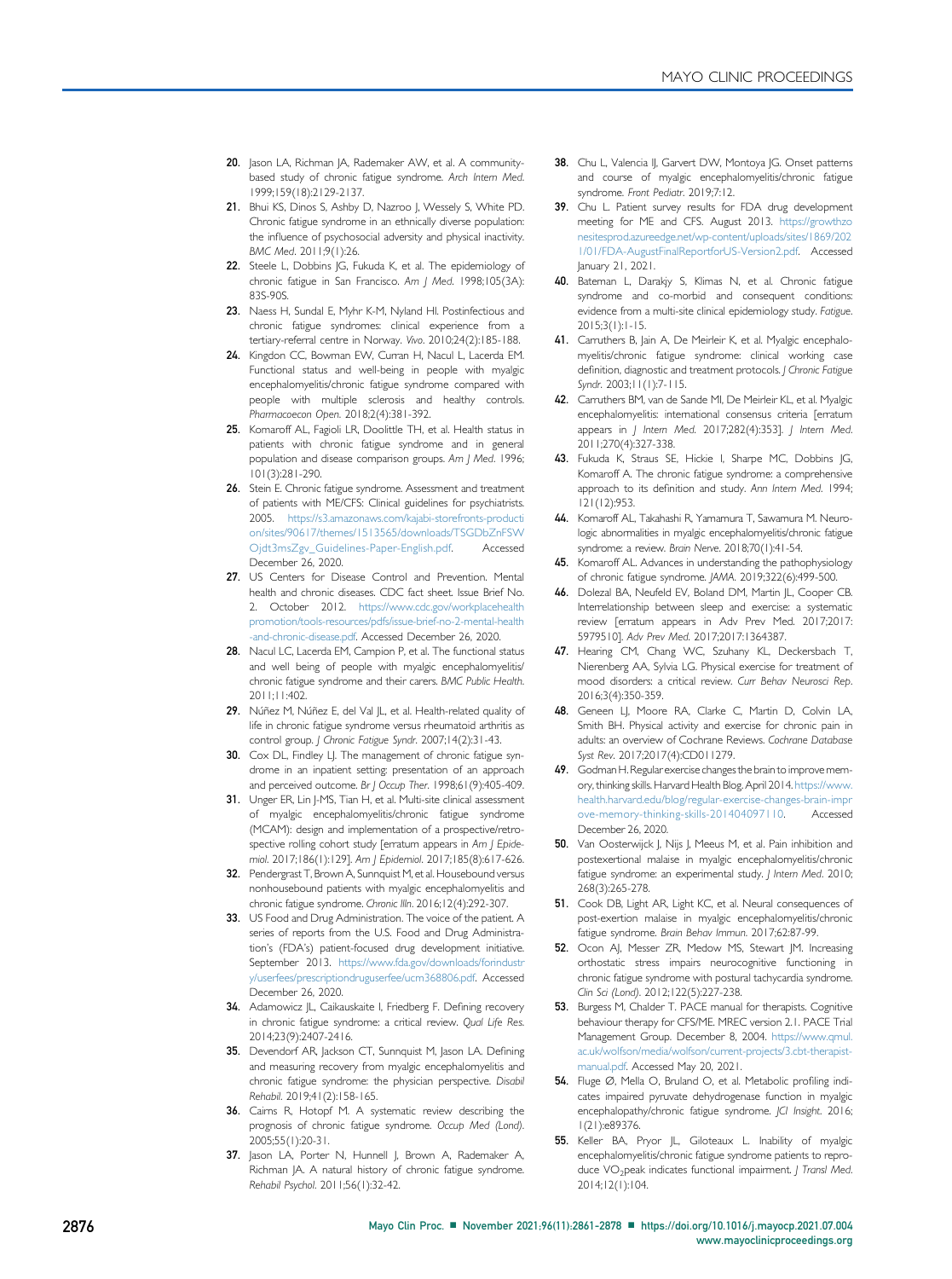- 56. Braam AWE, de Haan SN, Vorselaars ADM, et al. Influence of repeated maximal exercise testing on biomarkers and fatigue in sarcoidosis. Brain Behav Immun. 2013;33:57-64.
- <span id="page-16-0"></span>57. Hodges LD, Nielsen T, Baken D. Physiological measures in participants with chronic fatigue syndrome, multiple sclerosis and healthy controls following repeated exercise: a pilot study. Clin Physiol Funct Imaging. 2018;38(4):639-644.
- 58. Vermeulen RCW, Vermeulen van Eck IW. Decreased oxygen extraction during cardiopulmonary exercise test in patients with chronic fatigue syndrome. J Transl Med. 2014;12:20.
- 59. VanNess JM, Snell CR, Stevens SR. Diminished cardiopulmonary capacity during post-exertional malaise. J Chronic Fatigue Syndr. 2007;14(2):77-85.
- 60. Snell CR, Stevens SR, Davenport TE, Van Ness JM. Discriminative validity of metabolic and workload measurements for identifying people with chronic fatigue syndrome. Phys Ther. 2013;93(11):1484-1492.
- <span id="page-16-1"></span>61. Nelson MJ, Buckley JD, Thomson RL, Clark D, Kwiatek R, Davison K. Diagnostic sensitivity of 2-day cardiopulmonary exercise testing in myalgic encephalomyelitis/chronic fatigue syndrome. | Transl Med. 2019;17(1):80.
- <span id="page-16-2"></span>62. Mathew SJ, Mao X, Keegan KA, et al. Ventricular cerebrospinal fluid lactate is increased in chronic fatigue syndrome compared with generalized anxiety disorder: an in vivo 3.0 T  $^{\mathrm{1}}$ H MRS imaging study. NMR Biomed. 2009;22(3):251-258.
- <span id="page-16-3"></span>63. Murrough JW, Mao X, Collins KA, et al. Increased ventricular lactate in chronic fatigue syndrome measured by <sup>1</sup>H MRS imaging at 3.0 T. II: comparison with major depressive disorder. NMR Biomed. 2010;23(6):643-650.
- <span id="page-16-4"></span>64. Jones DEJ, Hollingsworth KG, Jakovljevic DG, et al. Loss of capacity to recover from acidosis on repeat exercise in chronic fatigue syndrome: a case-control study. Eur J Clin Invest. 2012; 42(2):186-194.
- <span id="page-16-5"></span>65. Bartee L, Anderson C. An overview of cellular respiration. In: Mt Hood Community College Biology 101. Open Oregon Educational Resources; 2016. [https://openoregon.pressbooks.](https://openoregon.pressbooks.pub/mhccbiology101/chapter/overview-of-cellular-respiration/) [pub/mhccbiology101/chapter/overview-of-cellular-respiration/](https://openoregon.pressbooks.pub/mhccbiology101/chapter/overview-of-cellular-respiration/). Accessed May 18, 2021.
- <span id="page-16-6"></span>66. Jones DEJ, Hollingsworth KG, Taylor R, Blamire AM, Newton JL. Abnormalities in pH handling by peripheral muscle and potential regulation by the autonomic nervous system in chronic fatigue syndrome. J Intern Med. 2010;267(4):394-401.
- <span id="page-16-7"></span>67. Lien K, Johansen B, Veierød MB, Haslestad AS, Bøhn SK, Melsom MN, et al. Abnormal blood lactate accumulation during repeated exercise testing in myalgic encephalomyelitis/chronic fatigue syndrome. Physiol Rep. 2019;7(11): e14138.
- <span id="page-16-8"></span>68. Tomas C, Elson JL, Strassheim V, Newton JL, Walker M. The effect of myalgic encephalomyelitis/chronic fatigue syndrome (ME/CFS) severity on cellular bioenergetic function. PLoS One. 2020;15(4):e0231136.
- <span id="page-16-9"></span>69. Tomas C, Newton J. Metabolic abnormalities in chronic fatigue syndrome/myalgic encephalomyelitis: a mini-review. Biochem Soc Trans. 2018;46(3):547-553.
- <span id="page-16-10"></span>70. Rutherford G, Manning P, Newton JL. Understanding muscle dysfunction in chronic fatigue syndrome. J Aging Res. 2016; 2016:2497348.
- <span id="page-16-11"></span>71. Maes M, Twisk FNM, Johnson C. Myalgic encephalomyelitis (ME), chronic fatigue syndrome (CFS), and chronic fatigue (CF) are distinguished accurately: results of supervised learning techniques applied on clinical and inflammatory data. Psychiatry Res. 2012;200(2-3):754-760.
- <span id="page-16-12"></span>72. Nijs J, Nees A, Paul L, et al. Altered immune response to exercise in patients with chronic fatigue syndrome/myalgic encephalomyelitis: a systematic literature review. Exerc Immunol Rev. 2014;20:94-116.
- <span id="page-16-13"></span>73. Burton AR, Rahman K, Kadota Y, Lloyd A, Vollmer-Conna U. Reduced heart rate variability predicts poor sleep quality in a case-control study of chronic fatigue syndrome. Exp Brain Res. 2010;204(1):71-78.
- <span id="page-16-14"></span>74. Jackson ML, Bruck D. Sleep abnormalities in chronic fatigue syndrome/myalgic encephalomyelitis: a review. J Clin Sleep Med. 2012;8(6):719-728.
- 75. Van Cauwenbergh D, Nijs J, Kos D, Van Weijnen L, Struyf F, Meeus M. Malfunctioning of the autonomic nervous system in patients with chronic fatigue syndrome: a systematic literature review. Eur J Clin Invest. 2014;44(5):516-526.
- 76. Orjatsalo M, Alakuijala A, Partinen M. Autonomic nervous system functioning related to nocturnal sleep in patients with chronic fatigue syndrome compared to tired controls. J Clin Sleep Med. 2018;14(2):163-171.
- <span id="page-16-15"></span>77. Cockshell SJ, Mathias JL. Cognitive functioning in chronic fatigue syndrome: a meta-analysis. Psychol Med. 2010;40(8): 1253-1267.
- <span id="page-16-16"></span>78. Cockshell SJ, Mathias JL. Test effort in persons with chronic fatigue syndrome when assessed using the validity indicator profile. | Clin Exp Neuropsychol. 2012;34(7):679-687.
- <span id="page-16-17"></span>79. Cockshell SJ, Mathias JL. Cognitive deficits in chronic fatigue syndrome and their relationship to psychological status, symptomatology, and everyday functioning. Neuropsychology. 2013; 27(2):230-242.
- <span id="page-16-18"></span>80. Togo F, Lange G, Natelson BH, Quigley KS. Attention network test: assessment of cognitive function in chronic fatigue syndrome. | Neuropsychol. 2015;9(1):1-9.
- <span id="page-16-19"></span>81. Rowe PC, Lucas KE. Orthostatic intolerance in chronic fatigue syndrome. Am J Med. 2007;120(3):e13.
- <span id="page-16-20"></span>82. Lapp CW, Black L, Smith RS. Symptoms predict the outcome of tilt table testing in CFS/ME/FM. Hunter-Hopkins Center, Charlotte, North Carolina. [https://drlapp.com/wp-content/](https://drlapp.com/wp-content/uploads/TTT_symptoms.pdf) [uploads/TTT\\_symptoms.pdf.](https://drlapp.com/wp-content/uploads/TTT_symptoms.pdf) Accessed December 26, 2020.
- <span id="page-16-21"></span>83. van Campen CMC, Verheugt FWA, Rowe PC, Visser FC. Cerebral blood flow is reduced in ME/CFS during head-up tilt testing even in the absence of hypotension or tachycardia: a quantitative, controlled study using Doppler echography. Clin Neurophysiol Pract. 2020;5:50-58.
- <span id="page-16-22"></span>84. van Campen CMC, Rowe PC, Visser FC. Reductions in cerebral blood flow can be provoked by sitting in severe myalgic encephalomyelitis/chronic fatigue syndrome patients. Healthcare (Basel). 2020;8(4):394.
- <span id="page-16-23"></span>85. van Campen CMC, Visser FC. The abnormal cardiac index and stroke volume index changes during a normal tilt table test in ME/CFS patients compared to healthy volunteers, are not related to deconditioning. J Thromb Circ Open Access. November 7, 201[8. https://doi.org/10.29011/JTC-107.000007](https://doi.org/10.29011/JTC-107.000007).
- <span id="page-16-24"></span>86. Streeten DHP, Bell DS. Circulating blood volume in chronic fatigue syndrome. *| Chronic Fatigue Syndr.* 1998;4(1):3-11.
- <span id="page-16-25"></span>87. Hurwitz BE, Coryell VT, Parker M, et al. Chronic fatigue syndrome: illness severity, sedentary lifestyle, blood volume and evidence of diminished cardiac function. Clin Sci (Lond). 2010;118(2):125-135.
- <span id="page-16-26"></span>88. Freeman R, Komaroff AL. Does the chronic fatigue syndrome involve the autonomic nervous system? Am J Med. 1997; 102(4):357-364.
- <span id="page-16-27"></span>89. Fletcher MA, Zeng XR, Maher K, et al. Biomarkers in chronic fatigue syndrome: evaluation of natural killer cell function and dipeptidyl peptidase IV/CD26. PLoS One. 2010;5(5):e10817.
- 90. Natelson BH, Haghighi MH, Ponzio NM. Evidence for the presence of immune dysfunction in chronic fatigue syndrome. Clin Diagn Lab Immunol. 2002;9(4):747-752.
- 91. Strayer D, Scott V, Carter W. Low NK cell activity in chronic fatigue syndrome (CFS) and relationship to symptom severity. J Clin Cell Immunol. 2015;6:348.
- <span id="page-16-28"></span>92. Guenther S, Loebel M, Mooslechner AA, et al. Frequent IgG subclass and mannose binding lectin deficiency in patients with chronic fatigue syndrome. Hum Immunol. 2015;76(10): 729-735.
- <span id="page-16-29"></span>93. Loebel M, Strohschein K, Giannini C, et al. Deficient EBVspecific B- and T-cell response in patients with chronic fatigue syndrome. PLoS One. 2014;9(1):e85387.